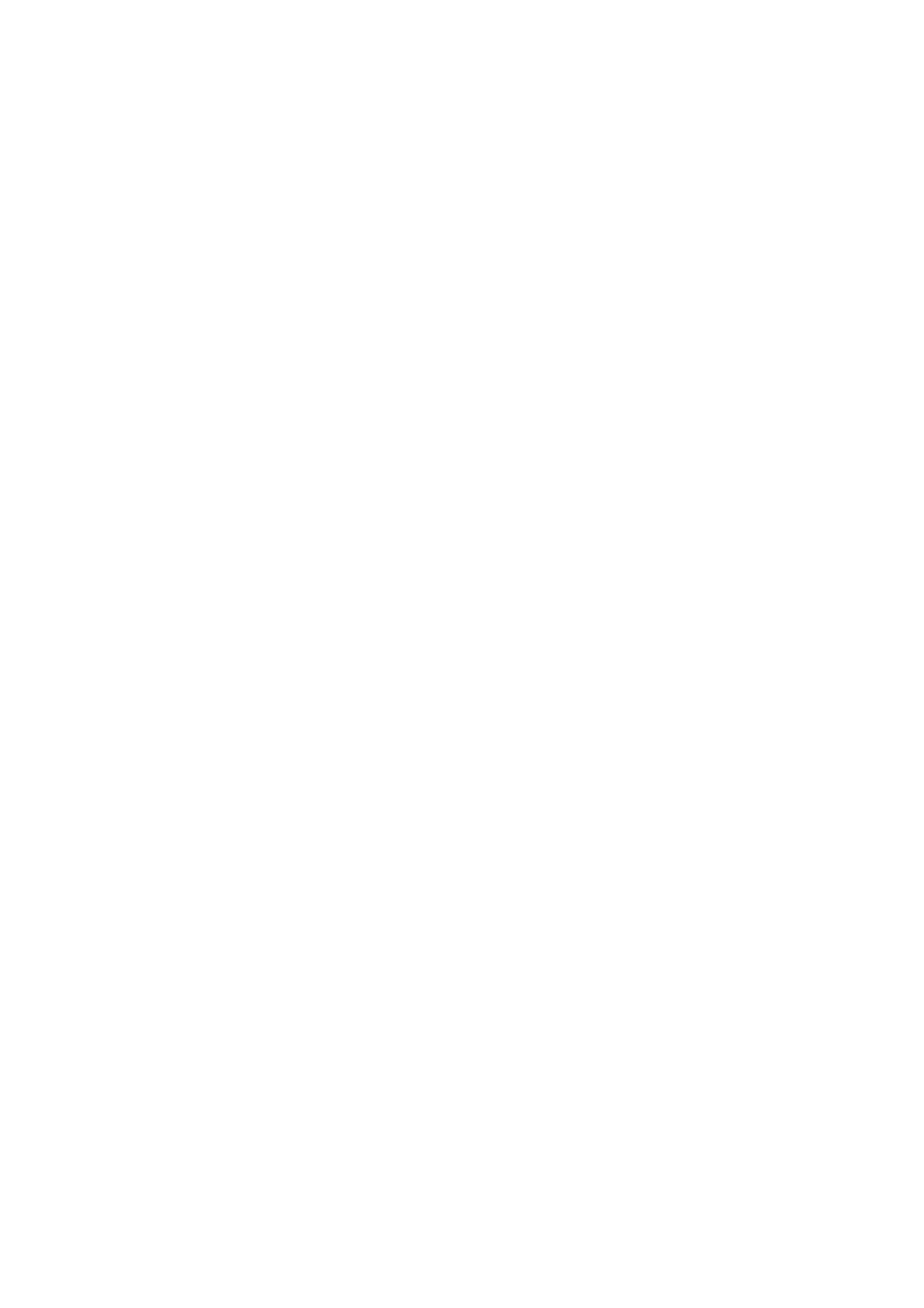# Public Sector Management (Breaches of Public Sector Standards) Regulations 2005

# **Contents**

# Part 1 — Preliminary

| 1.                | Citation                                          | 1              |
|-------------------|---------------------------------------------------|----------------|
| 2.                | Commencement                                      | 1              |
| 3.                | Terms used in these regulations                   | 1              |
| 4.                | Guidelines                                        | $\mathfrak{Z}$ |
| 5A.               | Shared appointment pools                          | $\overline{3}$ |
|                   | Part 2 – Claims for relief for                    |                |
|                   | breaches of public                                |                |
|                   | sector standards                                  |                |
| 5.                | Public sector bodies to give notice of certain    |                |
|                   | reviewable decisions                              | 5              |
| 6.                | Making claims for relief for breaches of public   |                |
|                   | sector standards                                  | 6              |
| 7.                | Lodging claims with public sector bodies          | 8              |
| 8.                | Effect of making claims on proposed appointments  |                |
|                   | and transfers                                     | 9              |
| 9.                | Effect of making claims on proposed selections to |                |
|                   | appointment pools                                 | 10             |
|                   | Part $3$ — Procedures for dealing with            |                |
|                   | claims for relief                                 |                |
|                   | Division 1 — General                              |                |
| 10.               | Public sector bodies to send claims for relief to |                |
|                   | Commissioner                                      | 11             |
| 11A.              | Commissioner may decide not to deal with a claim  | 11             |
| As at 12 Mar 2014 | Version 00-e0-03                                  | page i         |
|                   |                                                   |                |

 $\mathbf{F}$  from which was the set that we besite for further information  $\mathbf{F}$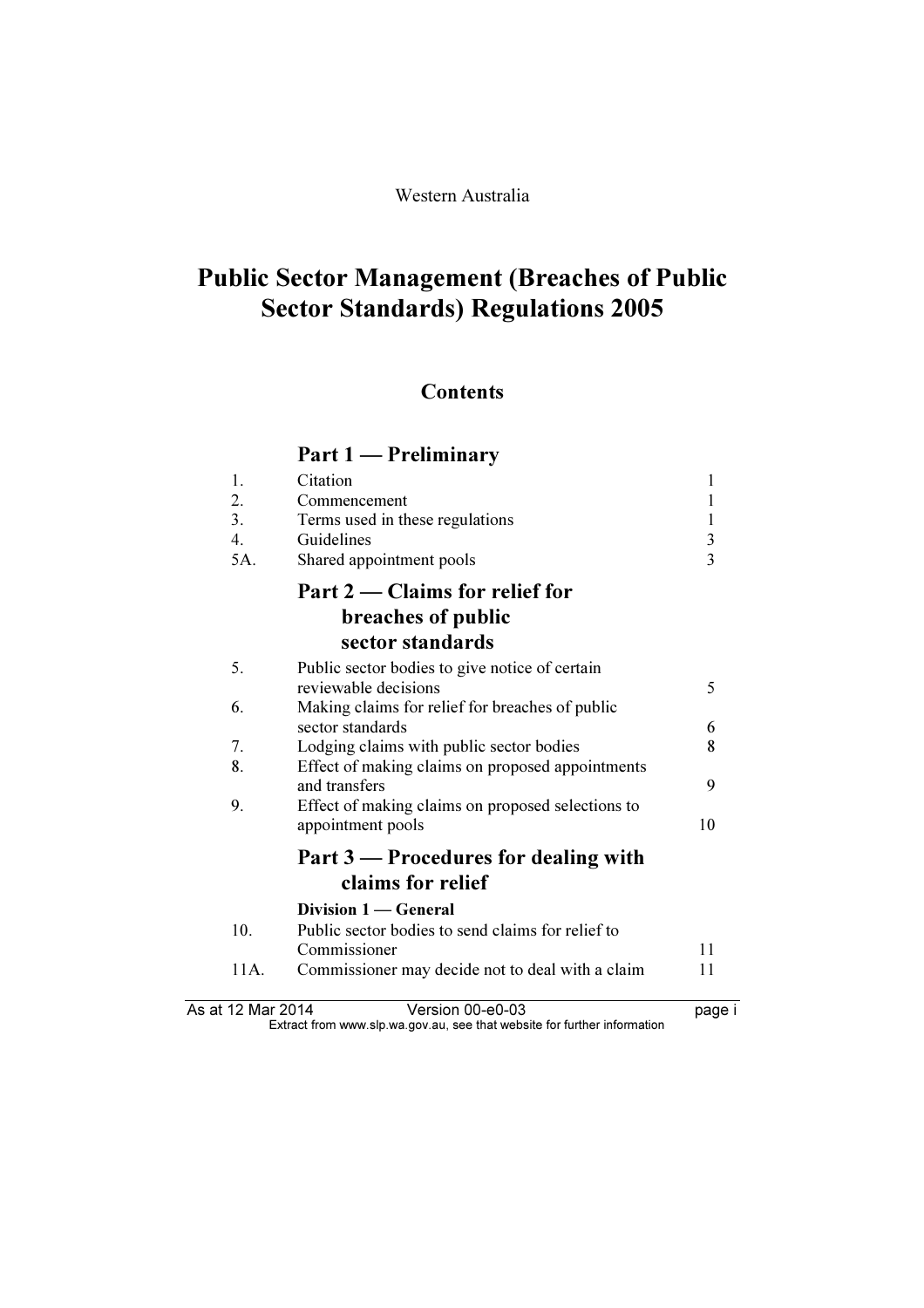#### **Contents**

| 11. | Assignment of claims for relief to conciliation and |    |
|-----|-----------------------------------------------------|----|
|     | review officers                                     | 12 |
| 12. | Conciliation and review officers may seek           |    |
|     | information and documents                           | 13 |
| 13. | Commissioner may perform functions of               |    |
|     | conciliation and review officer                     | 13 |
|     | Division 2 — Conciliation                           |    |
| 14. | Conciliation of claims                              | 13 |
| 15. | Conciliation may be repeated                        | 14 |
| 16. | Settlement of claims by agreement                   | 14 |
|     | Division 3 — Review                                 |    |
| 17. | Review to be carried out if claim not settled by    |    |
|     | agreement                                           | 14 |
| 18. | Review procedures                                   | 15 |
| 19. | Conciliation and review officer to report to        |    |
|     | Commissioner                                        | 15 |
|     | Division 4 - Determinations by Commissioner         |    |
| 20. | Commissioner to make determination                  | 16 |
| 21. | Commissioner to notify claimant and public sector   |    |
|     | body of determination                               | 17 |
| 22. | Public sector body to notify Commissioner and       |    |
|     | claimant of intended response                       | 18 |
|     | Division 5 — Withdrawn and lapsed claims            |    |
| 23. | Withdrawn claims                                    | 18 |
| 24. | Lapsed claims                                       | 19 |
| 25. | No further action to be taken for withdrawn or      |    |
|     | lapsed claims                                       | 19 |
|     | <b>Division 6 — Miscellaneous</b>                   |    |
| 26. | Suspension of conciliation process or review        |    |
|     | process                                             | 19 |
| 27. | Representation during conciliation process or       |    |
|     | review process                                      | 20 |
|     | Part 4 — General                                    |    |
| 28. | Information about public sector standards and       |    |
|     | regulations to be made available to employees       | 22 |
| 29. | Terms and conditions of appointment of              |    |
|     | conciliation and review officers                    | 22 |
|     |                                                     |    |
|     |                                                     |    |

page ii Version 00-e0-03 As at 12 Mar 2014  $\mathbf{F}$  from which was the set that we besite for further information  $\mathbf{F}$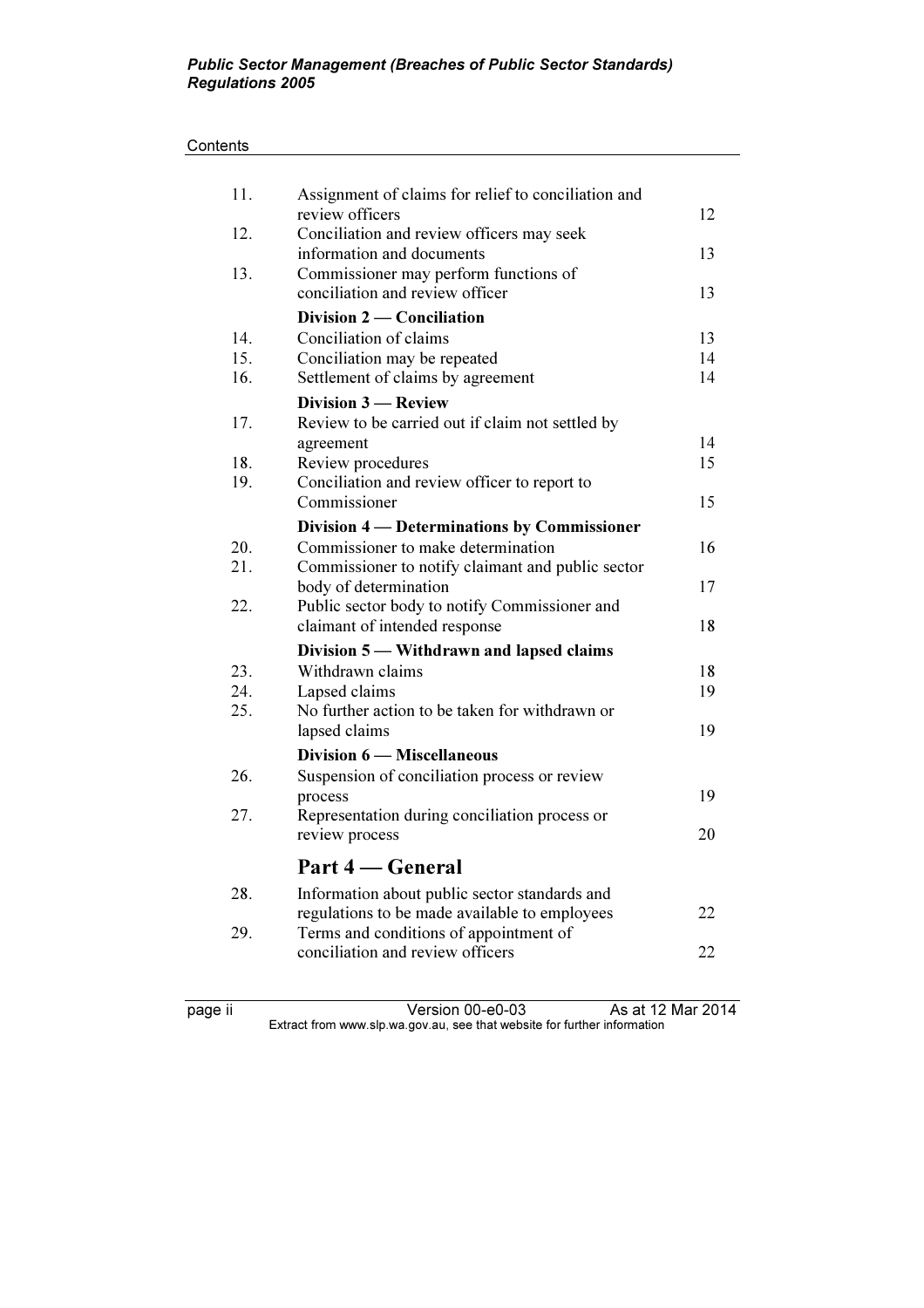#### Public Sector Management (Breaches of Public Sector Standards) Regulations 2005

|     |                                                       | Contents |
|-----|-------------------------------------------------------|----------|
| 30. | Commissioner may report to Minister and<br>Parliament | 22       |
| 31. | Part 5 — Transitional matters<br>Transitional         | 24       |
|     | <b>Notes</b><br>Compilation table                     | 25       |
|     | <b>Defined terms</b>                                  |          |

÷,

As at 12 Mar 2014 Version 00-e0-03 page iii Extract from www.slp.wa.gov.au, see that website for further information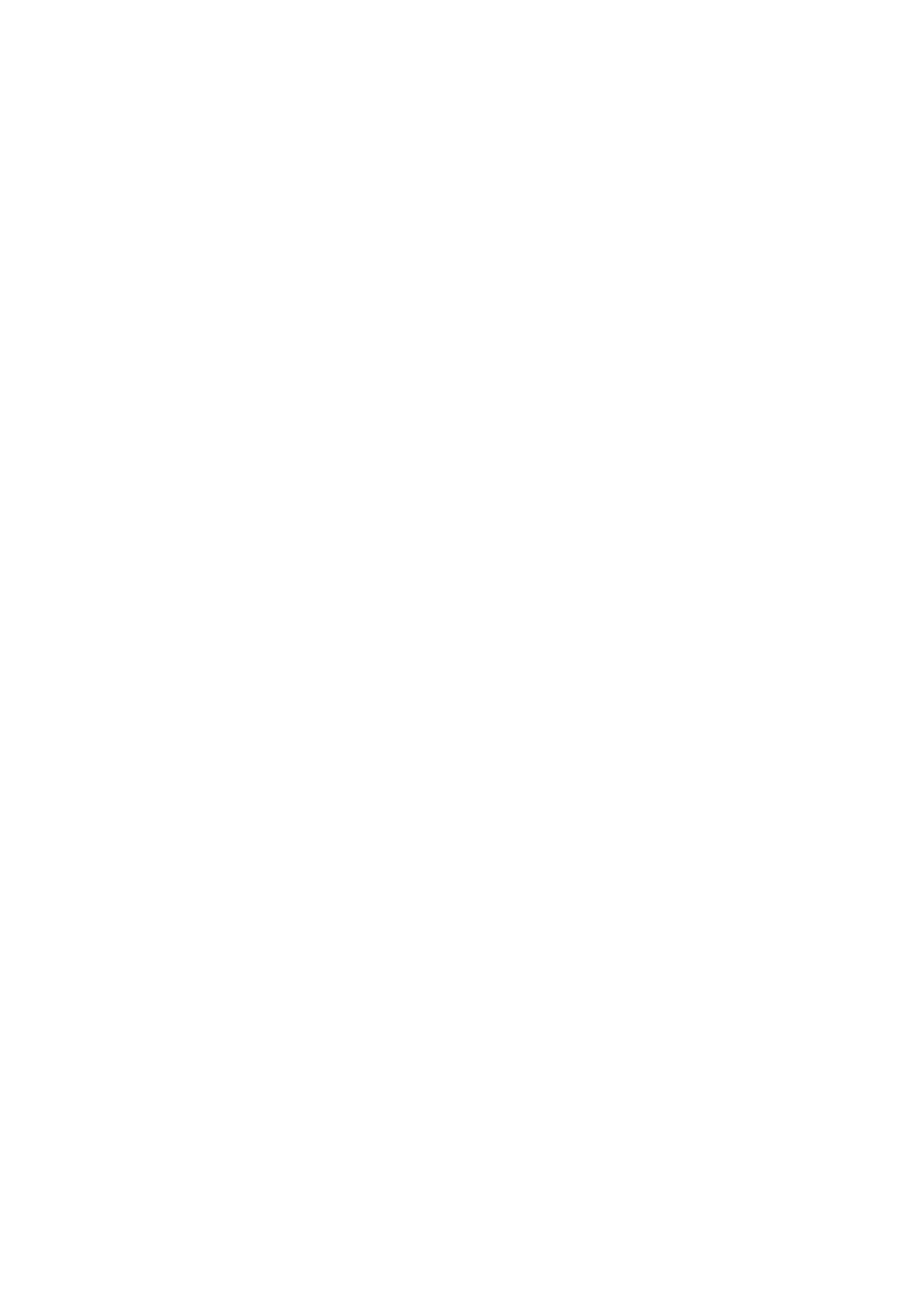Western Australia

Public Sector Management Act 1994

# Public Sector Management (Breaches of Public Sector Standards) Regulations 2005

## Part 1 — Preliminary

#### 1. Citation

 These regulations are the Public Sector Management (Breaches of Public Sector Standards) Regulations 2005.

#### 2. Commencement

These regulations come into operation on 1 September 2005.

#### 3. Terms used in these regulations

(1) In these regulations, unless the contrary intention appears —

*acting movement* means the temporary movement of an employee from an office, post or position in a public sector body to another office, post or position in the same body with an equivalent or higher level of classification;

#### appointment pool means —

- (a) a number of persons selected by the employing authority of a public sector body as suitable to be considered for appointment to fill a future vacancy or future vacancies of a particular class in that public sector body; or
- (b) a shared appointment pool;
- claim means a claim for relief under regulation 6;

claimant means a person who makes a claim:

As at 12 Mar 2014 Version 00-e0-03 page 1<br>Extract from www.slp.wa.gov.au, see that website for further information  $\mathbf{F}$  from which was the set that we besite for further information  $\mathbf{F}$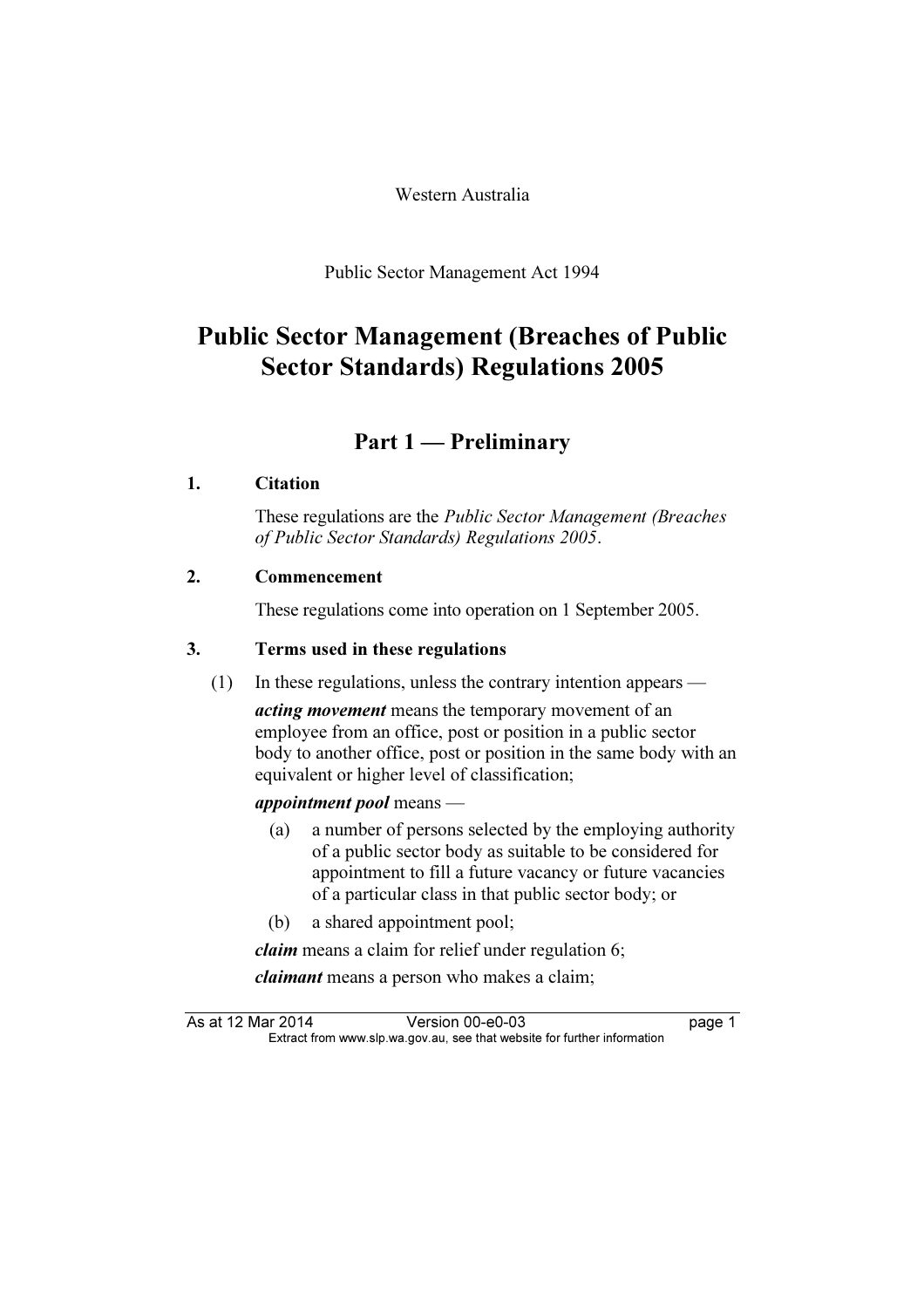conciliation and review officer means a person to whom a claim is assigned under regulation 11;

conciliation process means the procedures under Part 3 Division 2 for settling a claim by agreement;

guidelines means guidelines issued under regulation 4;

nominated officer means an officer of a public sector body nominated by the employing authority of the public sector body to act on its behalf for the purposes of these regulations;

notifiable employment decision means a reviewable decision in respect of —

- (a) the appointment of a person to fill a vacancy, otherwise than from an appointment pool or by way of acting movement or transfer —
	- (i) for a period of more than 6 months; or
	- (ii) for a period of 6 months or less if the vacancy was advertised on the basis that the period of the appointment could later be extended to more than 6 months or the person appointed could later become a permanent officer;
	- or
- (b) the appointment of a person to fill a temporary vacancy, by way of acting movement, if the vacancy was advertised on the basis that the person appointed could later become a permanent officer;
	- or
- (c) the selection of a person to form part of an appointment pool;

public sector employment standard means the Commissioner's instructions issued under section  $21(1)(a)(i)$  or (ii) of the Act establishing public sector standards in respect of recruitment, selection, appointment, transfer, secondment and temporary deployment (acting) of employees;

page 2 Version 00-e0-03 As at 12 Mar 2014<br>Extract from www.slp.wa.gov.au, see that website for further information  $\mathbf{F}$  from which was the set that we besite for further information  $\mathbf{F}$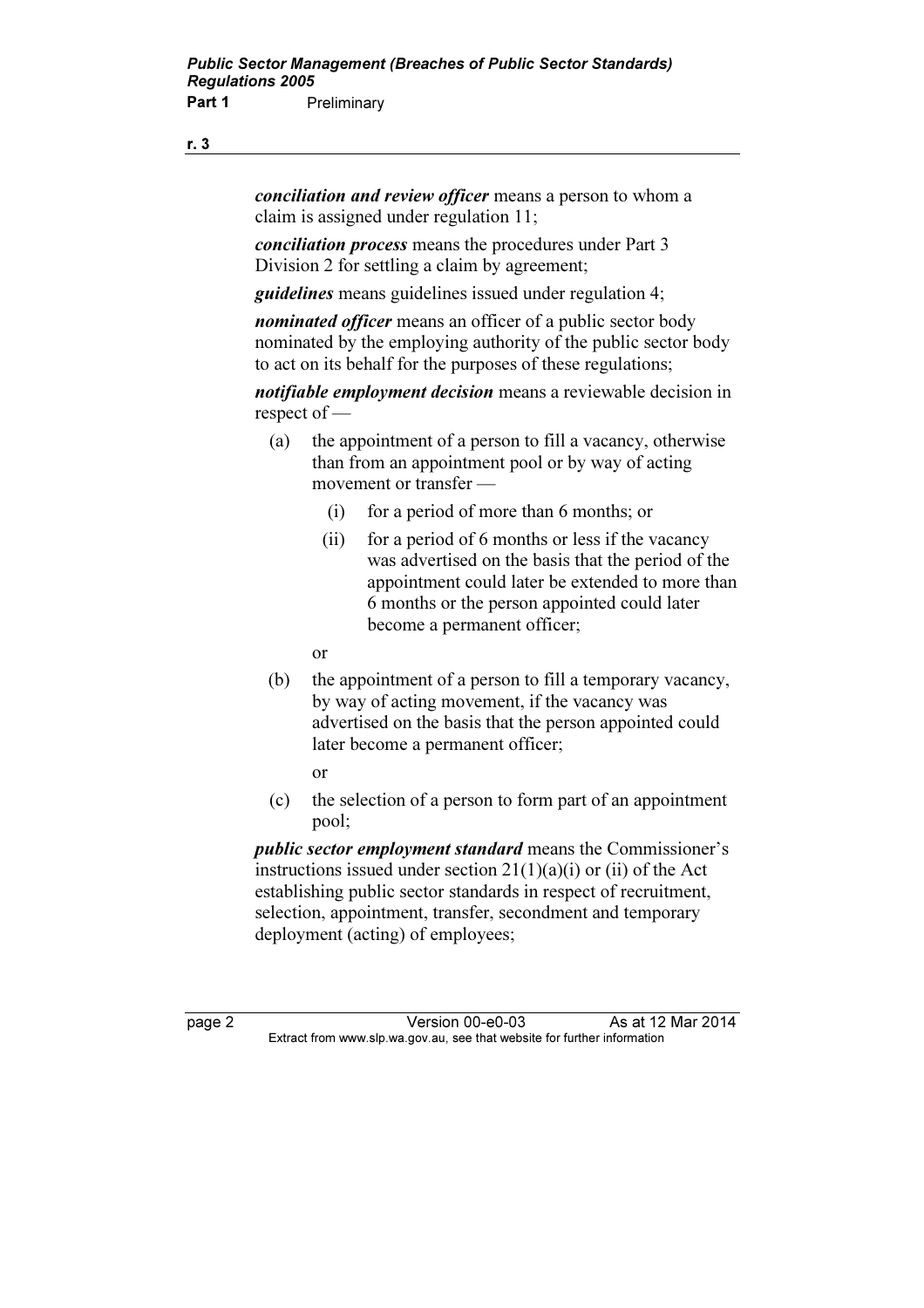public sector standard does not include a public sector standard established in respect of substandard performance or disciplinary matters;

reviewable decision means a decision made by the employing authority of a public sector body as the result of the completion of a process to which a public sector standard applies;

review process means the procedures under Part 3 Division 3 for reviewing a claim;

shared appointment pool means a number of persons selected by employing authorities of public sector bodies as suitable to be considered for appointment to fill a vacancy or future vacancy of a particular class in those public sector bodies;

transfer means the permanent movement of an employee from an office, post or position in a public sector body to another office, post or position with the same level of classification in a public sector body;

vacancy means a vacant office, post or position.

 (2) A reference in these regulations to a period of days does not include a day that is a Saturday, Sunday or public holiday.

[Regulation 3 amended in Gazette 11 Feb 2011 p. 493-6.]

#### 4. Guidelines

- (1) The Commissioner may from time to time issue guidelines for the purposes of these regulations.
- (2) The guidelines are not to be inconsistent with the Act or these regulations.

#### 5A. Shared appointment pools

 (1) If a shared appointment pool is established for 2 or more public sector bodies, the employing authorities of the public sector bodies must designate in writing one of the public sector bodies, and its employing authority, as the body and employing authority responsible for compliance with regulation 5(3A) and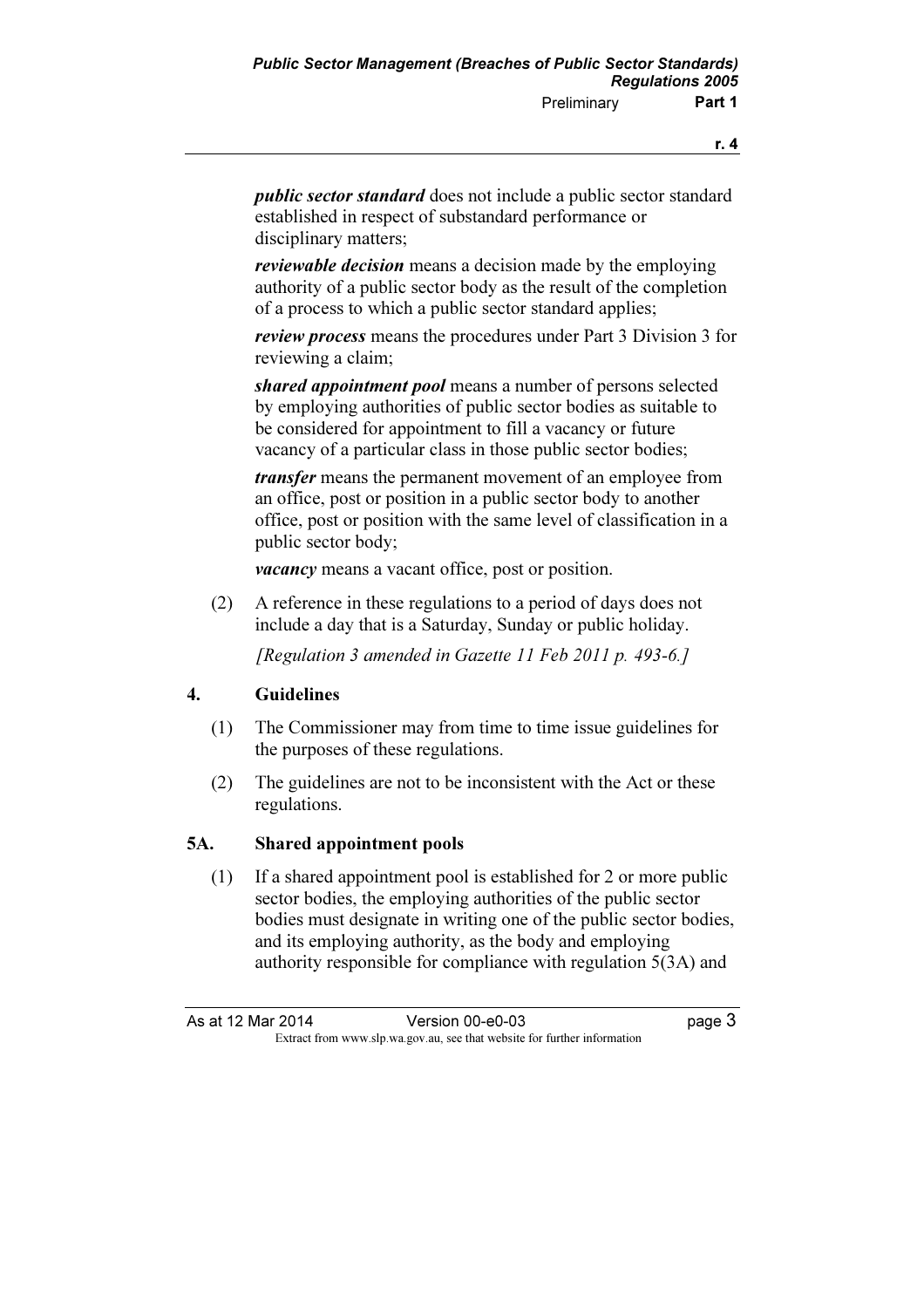#### r. 5A

for dealing with any claim made under these regulations in relation to the shared appointment pool.

 (2) A notice given under regulation 5(3A) in respect of a reviewable decision in relation to a shared appointment pool must specify the public sector body and employing authority responsible for dealing with any claim in relation to the reviewable decision.

[Regulation 5A inserted in Gazette 11 Feb 2011 p. 495.]

page 4 Version 00-e0-03 As at 12 Mar 2014 Extract from www.slp.wa.gov.au, see that website for further information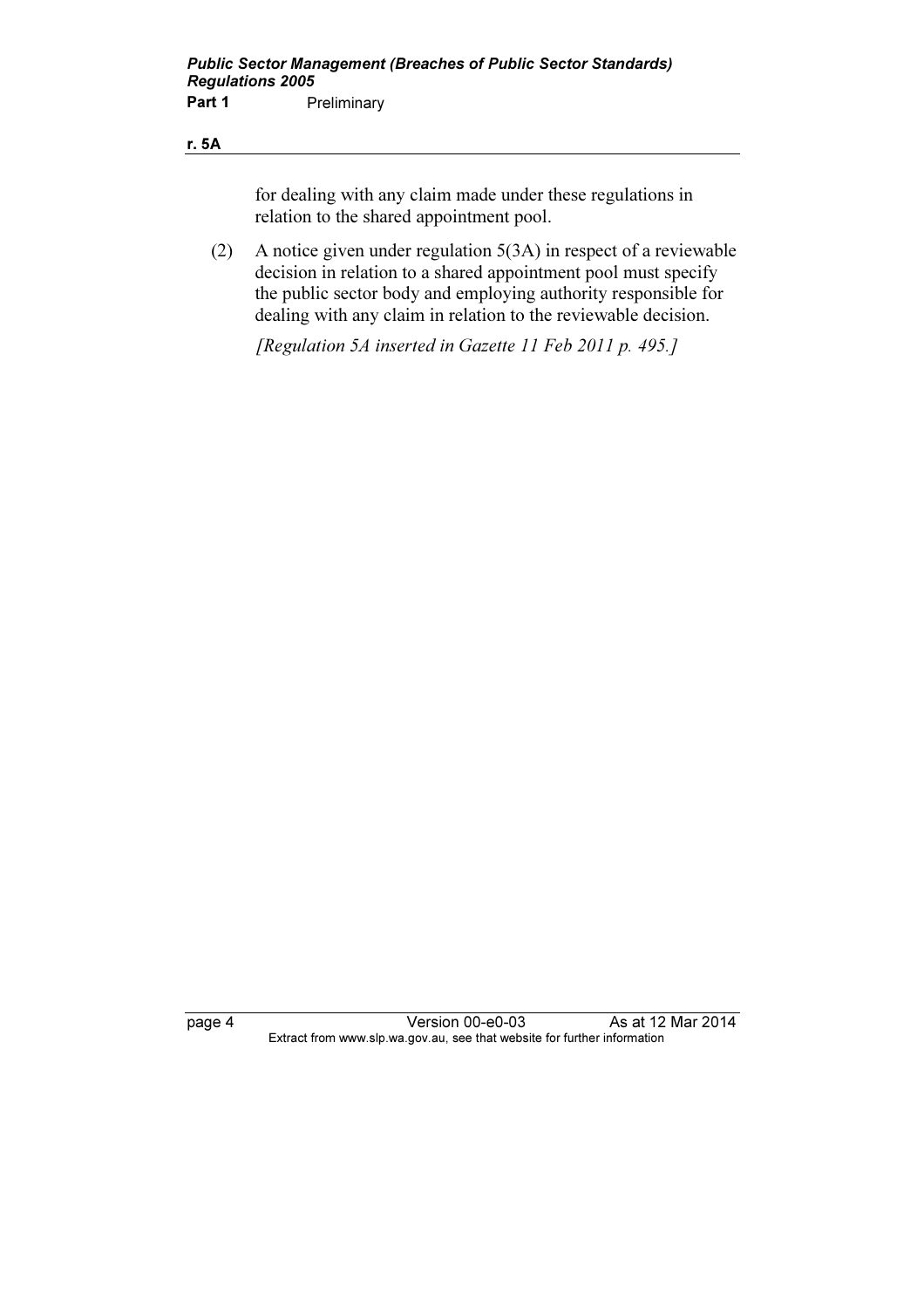# Part 2 — Claims for relief for breaches of public sector standards

#### 5. Public sector bodies to give notice of certain reviewable decisions

- (1) If an employing authority makes a reviewable decision as the result of the completion of a process to which a public sector standard that is established in respect of the resolution of employees' grievances applies, the employing authority must give written notice that complies with subregulation  $(3)$  to —
	- (a) the person whose grievance resulted in the making of the reviewable decision; and
	- (b) each person (if any) who was the subject of the grievance.
- (2) If an employing authority makes a notifiable employment decision in respect of an appointment to fill a vacancy as the result of the completion of a process to which a public sector employment standard applies, the employing authority must give written notice that complies with subregulation (3) to any person who applied unsuccessfully to be appointed to fill the vacancy.
- (3A) If an employing authority makes a notifiable employment decision in respect of selection for inclusion in an appointment pool as the result of the completion of a process to which a public sector employment standard applies, the employing authority must give written notice that complies with subregulation (3) to any person who applied unsuccessfully to be selected to form part of the appointment pool.
	- (3) Notice complies with this subregulation if it states
		- (a) that the person may make a claim under these regulations in relation to the reviewable decision;
		- (b) how the claim may be made;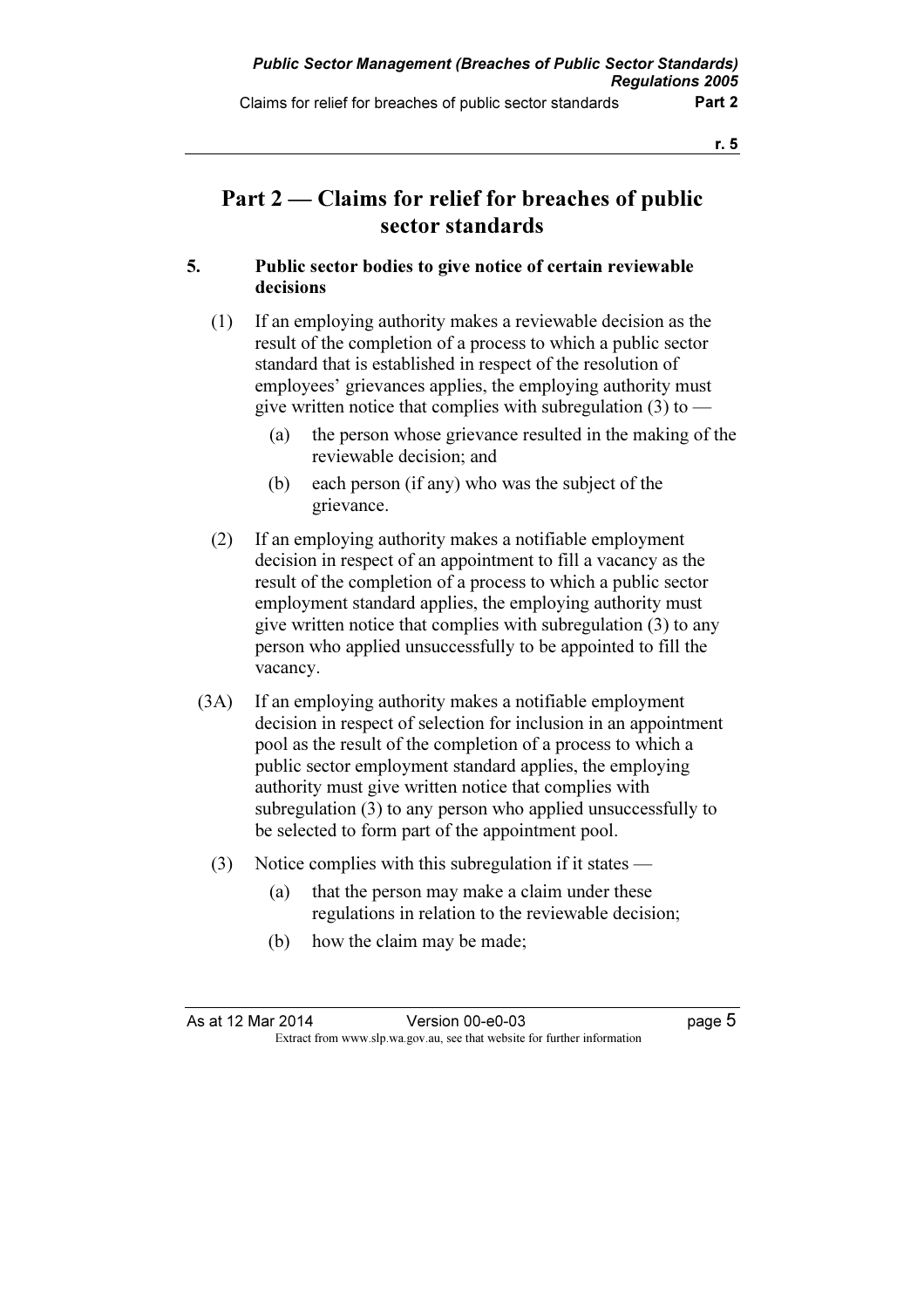| ۰. | ۰.     |
|----|--------|
|    |        |
|    | $\sim$ |
|    |        |
|    |        |

| the date no later than which the claim may be lodged |
|------------------------------------------------------|
| with the public sector body, in accordance with      |
| regulation $7(1)$ ; and                              |

 (d) anything specified in the guidelines for the purposes of this subregulation.

[Regulation 5 amended in Gazette 11 Feb 2011 p. 495-6.]

#### 6. Making claims for relief for breaches of public sector standards

- (1) Subject to subregulations (3) and (4), if
	- (a) a person considers that, in making a reviewable decision or otherwise, a public sector body or an employing authority of a public sector body has breached a public sector standard; and
	- (b) the person is adversely affected by the breach,

the person may make a claim for relief to the public sector body.

- (2) The claim is to be in writing, setting out the grounds on which it is claimed that the public sector standard has been breached.
- (3) Only the following persons may make a claim in respect of a breach of a public sector employment standard -
	- (a) a person who has applied unsuccessfully to be appointed to fill a vacancy, otherwise than from an appointment pool or by way of acting movement or transfer -
		- (i) for a period of more than 6 months; or
		- (ii) for a period of 6 months or less if the vacancy was advertised on the basis that the period of the appointment could later be extended to more than 6 months or more or the person appointed could later become a permanent officer,

 and claims there has been a breach of the standard in relation to the process of appointment;

page 6 Version 00-e0-03 As at 12 Mar 2014<br>Extract from www.slp.wa.gov.au, see that website for further information  $\mathbf{F}$  from which was the set that we besite for further information  $\mathbf{F}$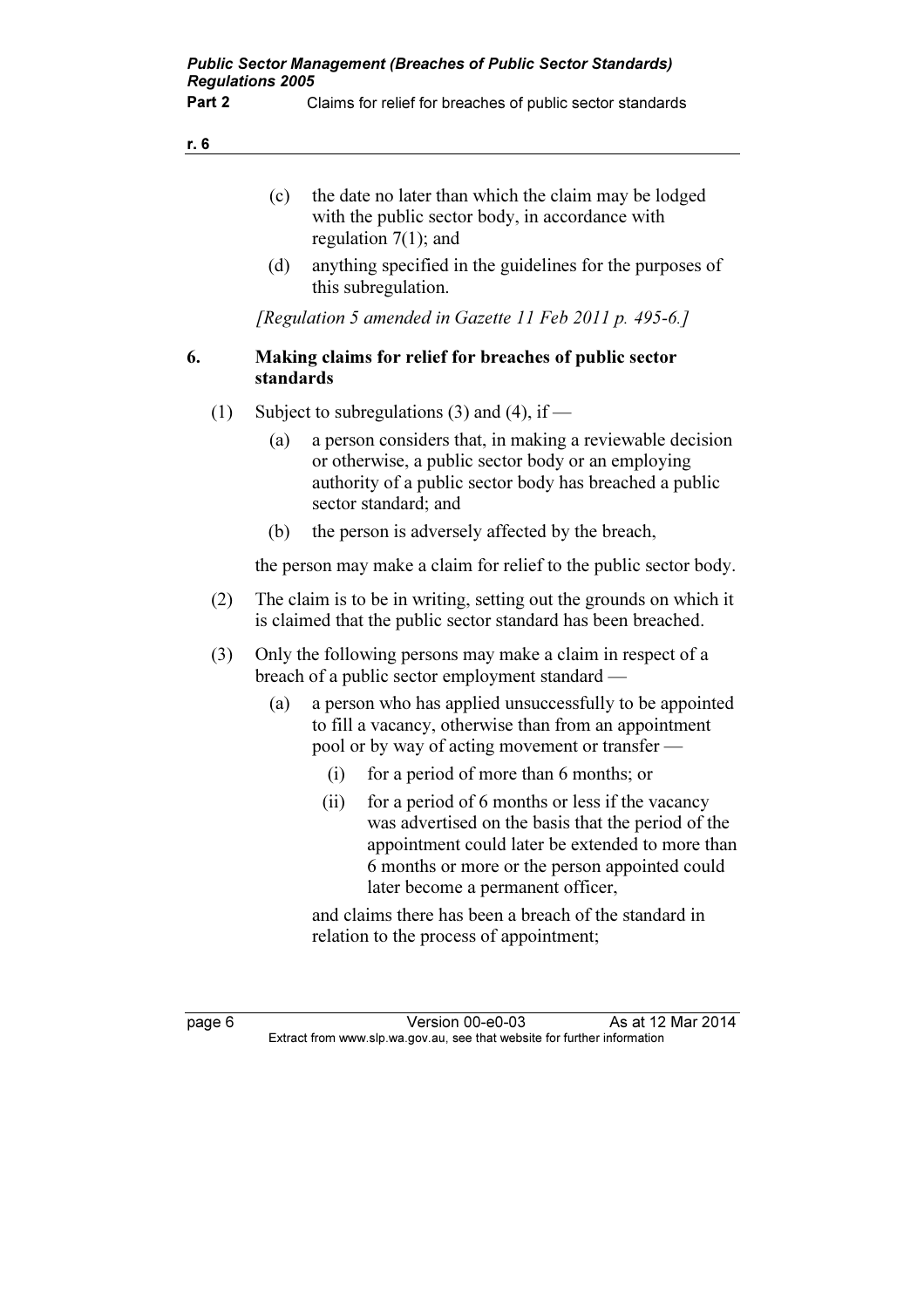- r. 7
- (b) a person who has applied unsuccessfully to be appointed to fill a temporary vacancy, by way of acting movement —
	- (i) for a period of more than 6 months; or
	- (ii) for a period of 6 months or less if the vacancy was advertised on the basis that the period of the appointment could later be extended to more than 6 months or more or the person appointed could later become a permanent officer,

 and claims there has been a breach of the standard in relation to the process of appointment;

- (c) a person who has applied unsuccessfully to be selected to form part of an appointment pool, and claims there has been a breach of the standard in relation to the process of selection;
- (d) a person who has applied unsuccessfully to be appointed to fill a vacancy by way of transfer, or is being transferred, and claims there has been a breach of the standard in relation to the process of transfer.
- (4) A claim may be made otherwise than in respect of a reviewable decision only if, on the application of the person proposing to make the claim, the Commissioner —
	- (a) is satisfied that there are reasonable grounds for making the claim; and
	- (b) gives the person written approval to do so within a specified period.
- (5) The Commissioner is to give a copy of an approval under subregulation (4) to the public sector body.

[Regulation 6 amended in Gazette 11 Feb 2011 p. 496-7.]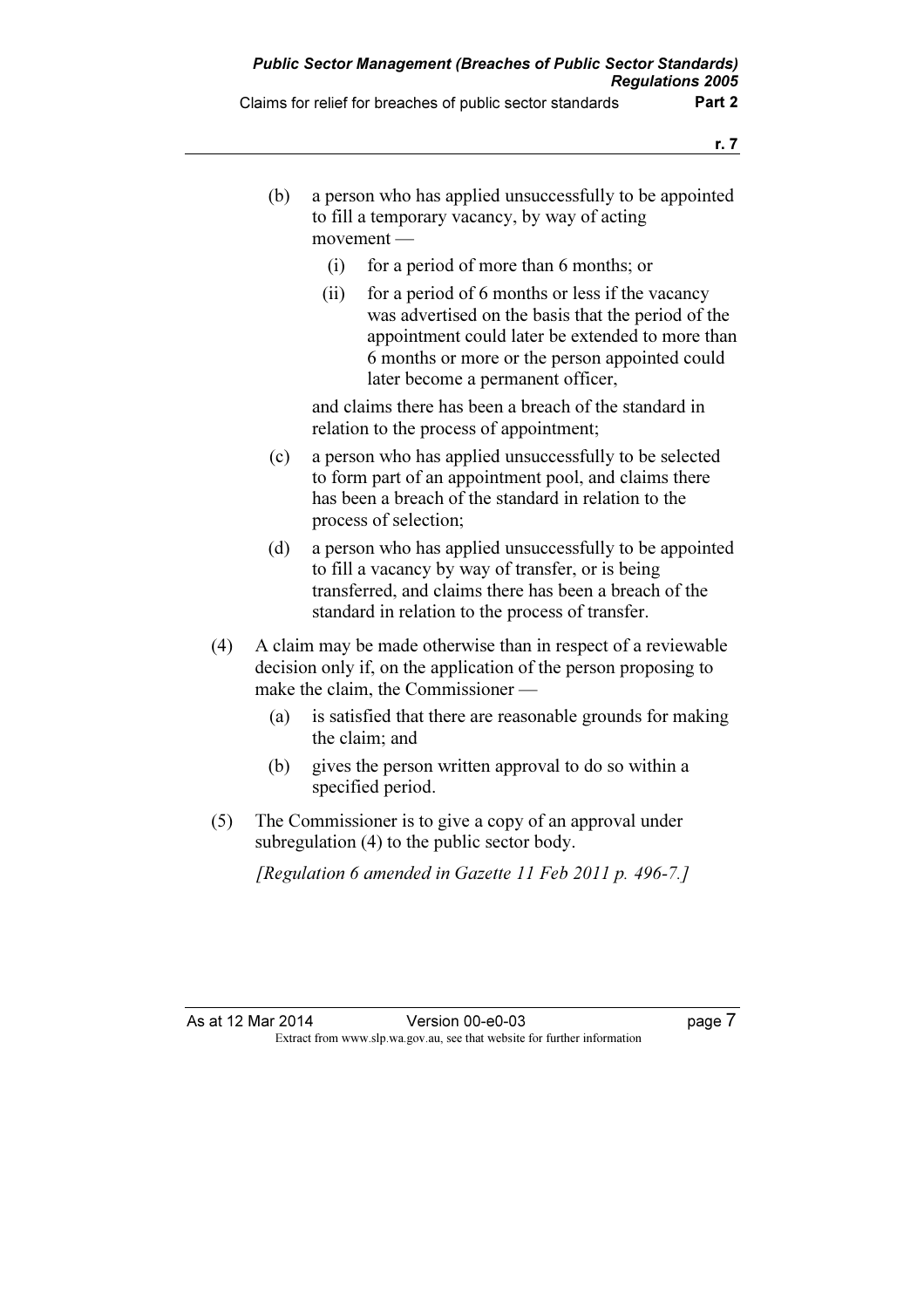|--|--|--|--|

#### 7. Lodging claims with public sector bodies

- (1) Subject to subregulation (2), a claim made in respect of a reviewable decision is to be lodged with the public sector body within the prescribed lodgement period.
- (2) If the Commissioner is satisfied that there are reasonable grounds for the late lodgement of a claim, the Commissioner may, on the application of the person proposing to make the claim, give the person written approval to lodge the claim after the prescribed lodgement period within the period specified in the approval.
- (3) The Commissioner is to give a copy of an approval under subregulation (2) to the public sector body.
- (4) If a person is given approval by the Commissioner under regulation 6(4)(b) to make a claim otherwise than in respect of a reviewable decision, the claim is to be lodged with the public sector body within the period specified in the approval.
- $(5)$  In this regulation —

#### prescribed lodgement period means —

- (a) for a notifiable employment decision such period, being a period of not less than 4 days after the claimant was given notice under regulation 5(2) or (3A), as is specified in the notice;
- (b) for a reviewable decision referred to in regulation  $5(1)$  — 10 days after the claimant was given notice under that subregulation;
- (c) for any other reviewable decision  $-10$  days after the claimant first became aware of the reviewable decision or 30 days after the reviewable decision was made, which period expires first.

[Regulation 7 amended in Gazette 28 Oct 2008 p. 4727-8; 11 Feb 2011 p. 497.]

[8A. Deleted in Gazette 11 Feb 2011 p. 497.]

page 8 Version 00-e0-03 As at 12 Mar 2014<br>Extract from www.slp.wa.gov.au, see that website for further information  $\mathbf{F}$  from which was the set that we besite for further information  $\mathbf{F}$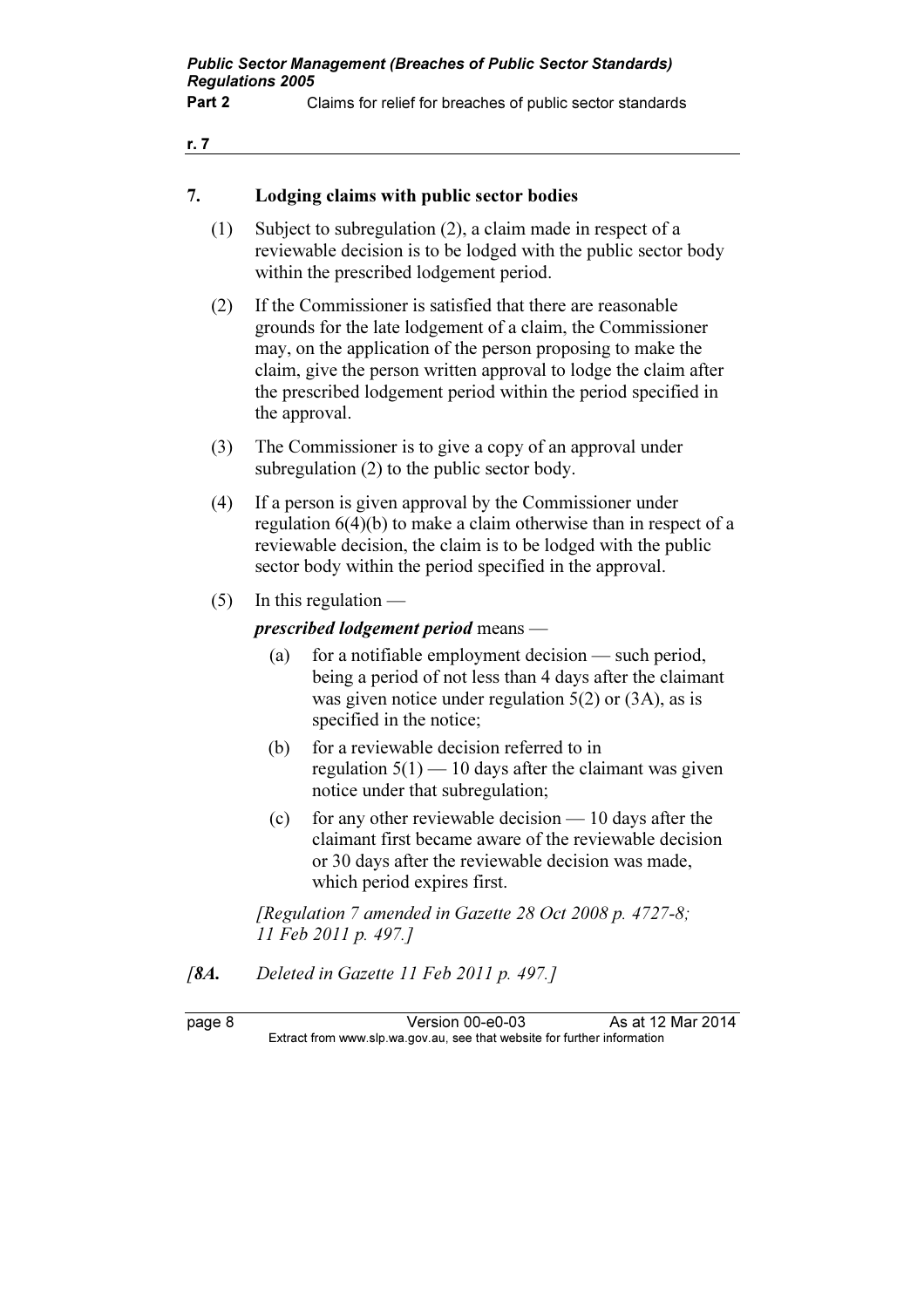#### 8. Effect of making claims on proposed appointments and transfers

- $(1)$  If
	- (a) an employing authority of a public sector body makes
		- (i) a notifiable employment decision in relation to the appointment of a person to fill a vacancy; or
		- (ii) a reviewable decision to transfer an employee; and
	- (b) a claim is lodged with the public sector body in respect of a reviewable decision that relates to the proposed appointment or transfer,

 the employing authority cannot make the appointment or give effect to the transfer unless subregulation (2) or (3) applies.

- (2) This subregulation applies if
	- (a) the claim is settled by agreement through the conciliation process;
	- (b) the claim is the subject of notice given by the Commissioner under regulation 21;
	- (c) the claim is withdrawn under regulation  $23(1)$ ; or
	- (d) the claim lapses under regulation 24(3).
- (3) This subregulation applies if
	- (a) the employing authority of the public sector body makes a written submission to the Commissioner that sets out the reasons why the employing authority should make the proposed appointment, or give effect to the proposed transfer, despite the claim having been made; and
	- (b) the Commissioner gives the employing authority written approval to make the appointment or give effect to the transfer.

[Regulation 8 amended in Gazette 11 Feb 2011 p. 497-8.]

r. 8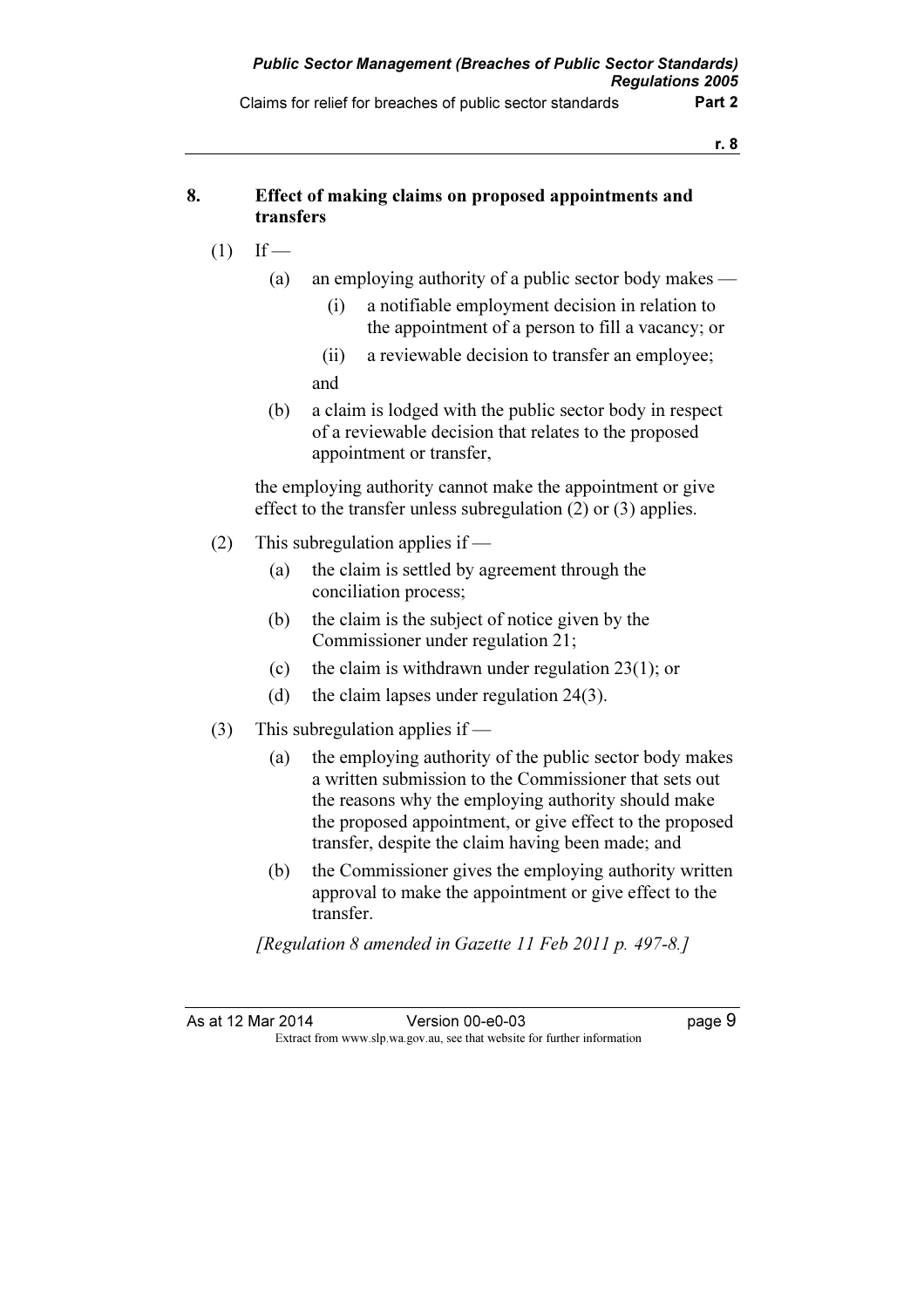| <br>. . |  |  |
|---------|--|--|
|         |  |  |

#### 9. Effect of making claims on proposed selections to appointment pools

- $(1)$  If
	- (a) the employing authority of a public sector body proposes to select persons to form an appointment pool; and
	- (b) a claim is lodged with the public sector body in respect of a reviewable decision that relates to any of the proposed selections,

the employing authority —

- (c) may make the selections despite the claim having been made; but
- (d) may make an appointment from the appointment pool to fill a vacancy only if regulation 8(2) or subregulation (2) or (3) applies.
- (2) This subregulation applies if the public sector body has another vacancy to fill from the appointment pool to which the claimant could be appointed if the claim were to be successful.
- (3) This subregulation applies if
	- (a) the employing authority of the public sector body makes a written submission to the Commissioner that sets out the reasons why the employing authority should make an appointment from the appointment pool despite the claim having been made; and
	- (b) the Commissioner gives the employing authority written approval to make the appointment.

[Regulation 9 amended in Gazette 11 Feb 2011 p. 498.]

page 10 Version 00-e0-03 As at 12 Mar 2014<br>Extract from www.slp.wa.gov.au, see that website for further information  $\mathbf{F}$  from which was the set that we besite for further information  $\mathbf{F}$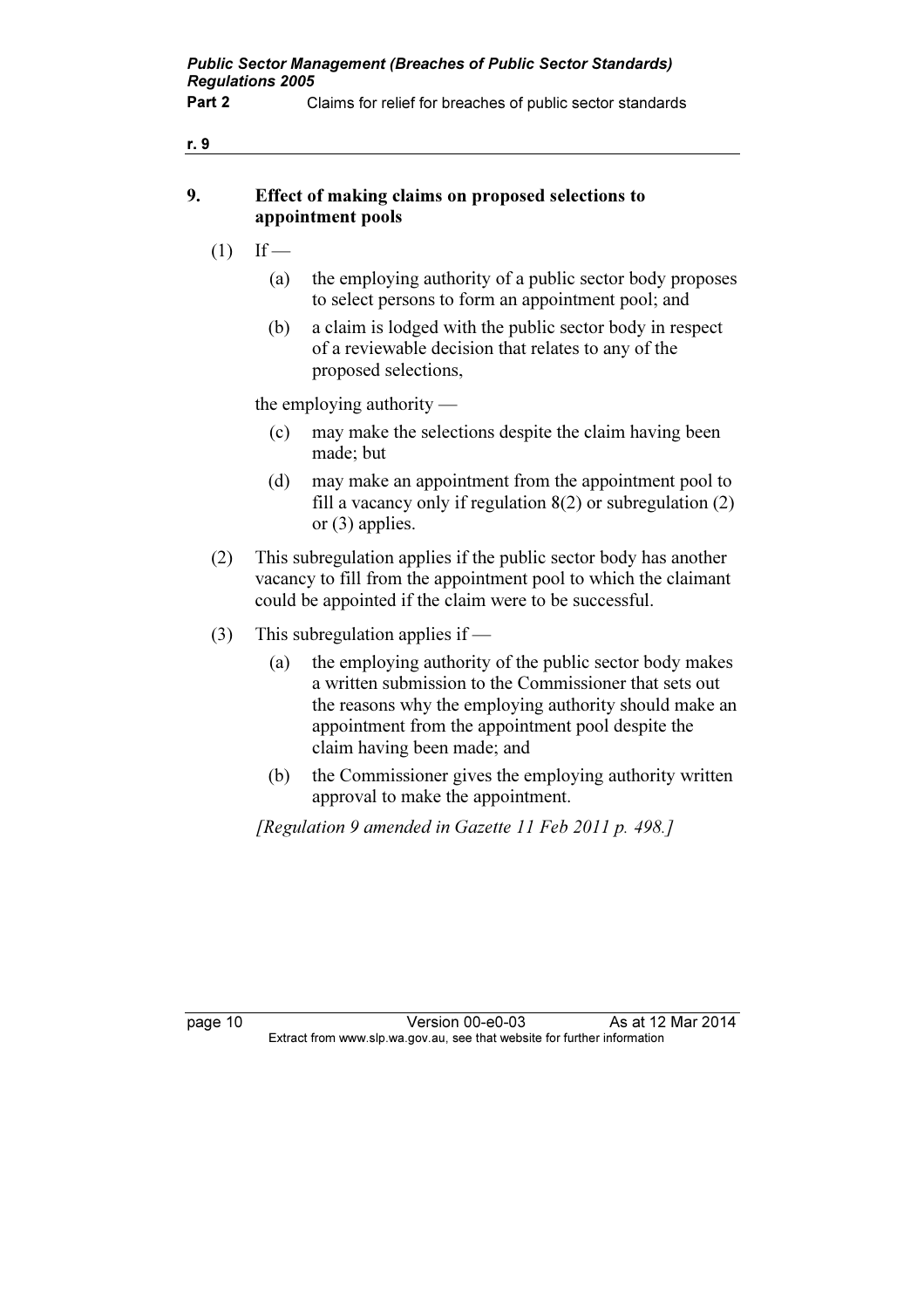## Part 3 — Procedures for dealing with claims for relief

## Division 1 — General

#### 10. Public sector bodies to send claims for relief to Commissioner

 If a claim is lodged with a public sector body, the public sector body —

- (aa) is to make reasonable attempts to resolve the claim with the claimant before the claim must be sent to the Commissioner under paragraph (a); and
- (a) if the claim is not resolved within 15 days after it is lodged, is to send to the Commissioner —
	- (i) the claim;
	- (ii) the name and the telephone number or other contact details of the claimant and the nominated officer; and
	- (iii) any document that the public sector body considers relevant to the claim or that is specified in the guidelines for the purposes of this regulation;

and

 (b) is to give written notice to the claimant that the claim has been sent to the Commissioner.

[Regulation 10 amended in Gazette 11 Feb 2011 p. 499.]

#### 11A. Commissioner may decide not to deal with a claim

- (1) The Commissioner may, at any time after receiving a claim, decide not to deal with the claim, or to stop dealing with the claim, because —
	- (a) the claim does not relate to a matter the Commissioner has power to deal with; or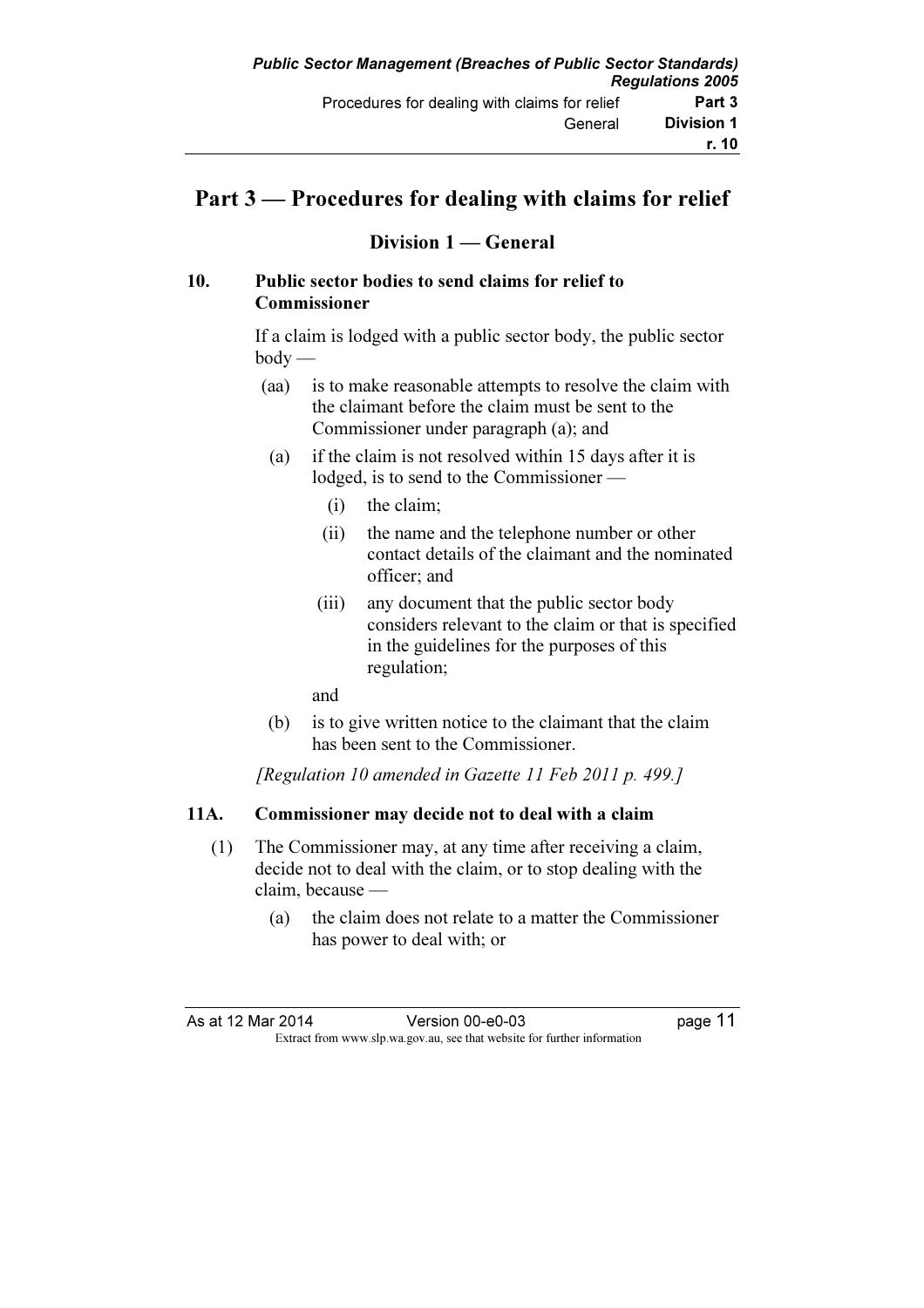| <b>Public Sector Management (Breaches of Public Sector Standards)</b><br><b>Regulations 2005</b> |                                               |  |
|--------------------------------------------------------------------------------------------------|-----------------------------------------------|--|
| Part 3                                                                                           | Procedures for dealing with claims for relief |  |
| <b>Division 1</b>                                                                                | General                                       |  |
| r. 11                                                                                            |                                               |  |

|     | (b)         | in the opinion of the Commissioner, the claim is<br>vexatious, frivolous or lacking in substance or does not<br>warrant further action; or                                                                                   |
|-----|-------------|------------------------------------------------------------------------------------------------------------------------------------------------------------------------------------------------------------------------------|
|     | (c)         | the subject matter of the claim is being dealt with, or has<br>already been dealt with, adequately by the<br>Commissioner or another entity; or                                                                              |
|     | (d)         | the claim is solely about the competitive merit of the<br>claimant.                                                                                                                                                          |
| (2) |             | If the Commissioner decides not to deal with the claim, or to<br>stop dealing with the claim, the Commissioner must inform the<br>person who made the claim, in writing, of the decision and the<br>reason for the decision. |
|     |             | [Regulation 11A inserted in Gazette 11 Feb 2011 p. 499.]                                                                                                                                                                     |
|     |             |                                                                                                                                                                                                                              |
| 11. | officers    | Assignment of claims for relief to conciliation and review                                                                                                                                                                   |
| (1) | of the Act. | When a claim is sent to the Commissioner, the Commissioner is<br>to assign the claim to a person appointed under section $97(1)(b)$                                                                                          |
| (2) |             | The Commissioner may assign a claim to a conciliation and<br>review officer for the purposes of $-$                                                                                                                          |
|     | (a)         | the conciliation process and the review process;                                                                                                                                                                             |
|     | (b)         | the conciliation process or the review process; or                                                                                                                                                                           |
|     | (c)         | any part of the conciliation process or any part of the<br>review process.                                                                                                                                                   |

- conciliation and review officer and assign it to another person appointed under section 97(1)(b) of the Act.
- (4) The Commissioner is to give written notice to the claimant and the public sector body of the assignment of the claim to a conciliation and review officer, including in the notice the name of the officer.

page 12 Version 00-e0-03 As at 12 Mar 2014 Extract from www.slp.wa.gov.au, see that website for further information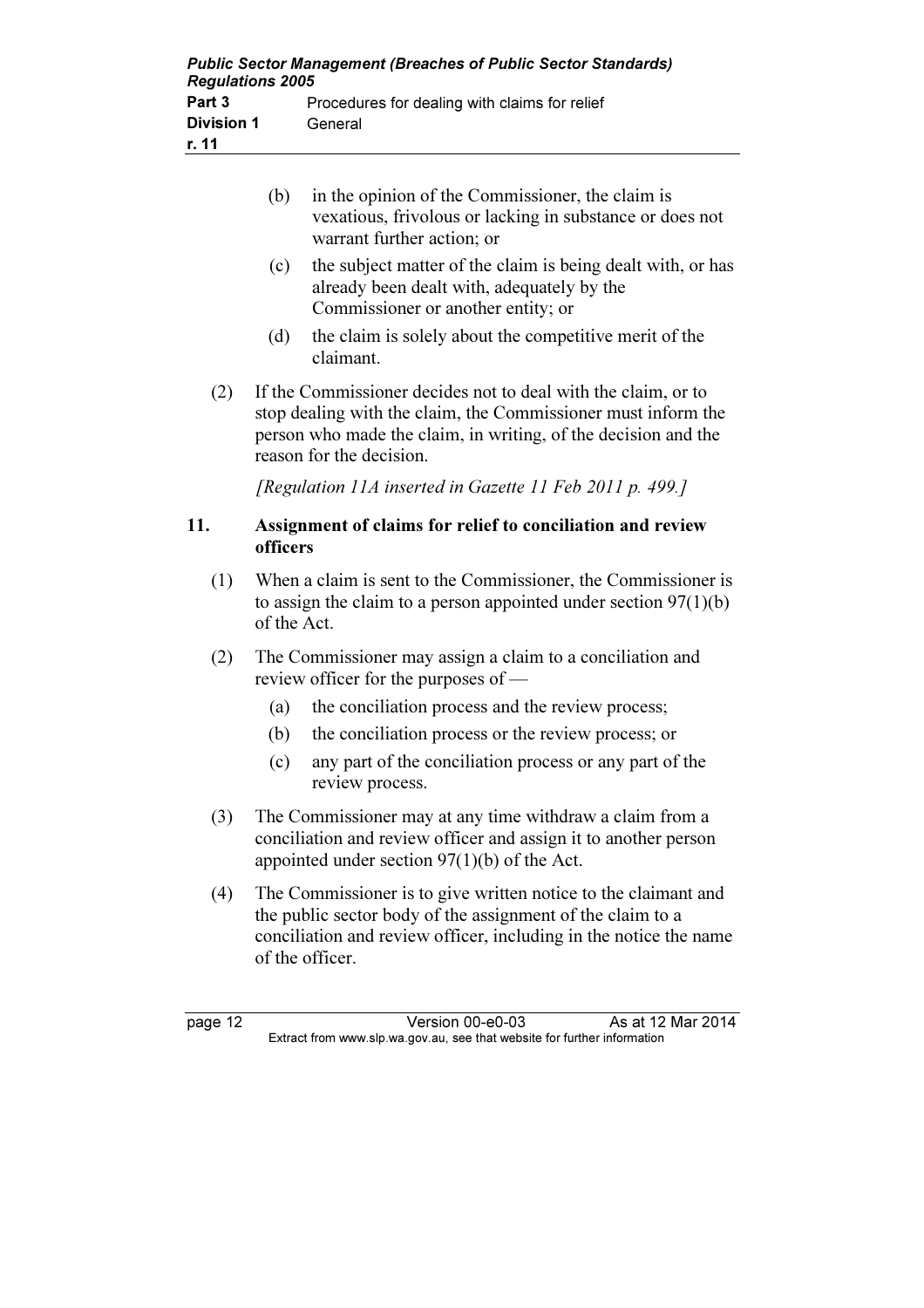### 12. Conciliation and review officers may seek information and documents

- (1) For the purposes of preparing for or carrying out the conciliation process or review process, a conciliation and review officer may ask the claimant or the employing authority of the relevant public sector body to provide any information or document in the possession or control of the claimant or public sector body that the officer reasonably considers relevant to the process.
- (2) The claimant or the employing authority is to comply with a request under subregulation (1).
- (3) The conciliation and review officer may make a copy of any document, or a record of any information, provided under subregulation  $(1)$ .
- (4) Subregulation (1) does not limit the information or documents that the conciliation and review officer may obtain and have regard to for the purposes of preparing for or carrying out the conciliation process or review process.

[Regulation 12 amended in Gazette 11 Feb 2011 p. 499-500.]

#### 13. Commissioner may perform functions of conciliation and review officer

 The Commissioner may perform all or any of the functions of a conciliation and review officer under these regulations in respect of a claim.

## Division 2 — Conciliation

#### 14. Conciliation of claims

 A conciliation and review officer, having regard to the guidelines, is to invite and encourage the claimant and the employing authority of the relevant public sector body to attempt to settle by agreement a claim assigned to the officer under regulation 11.

As at 12 Mar 2014 Version 00-e0-03 page 13  $\mathbf{F}_{\text{max}}$  from which since the further information function for further information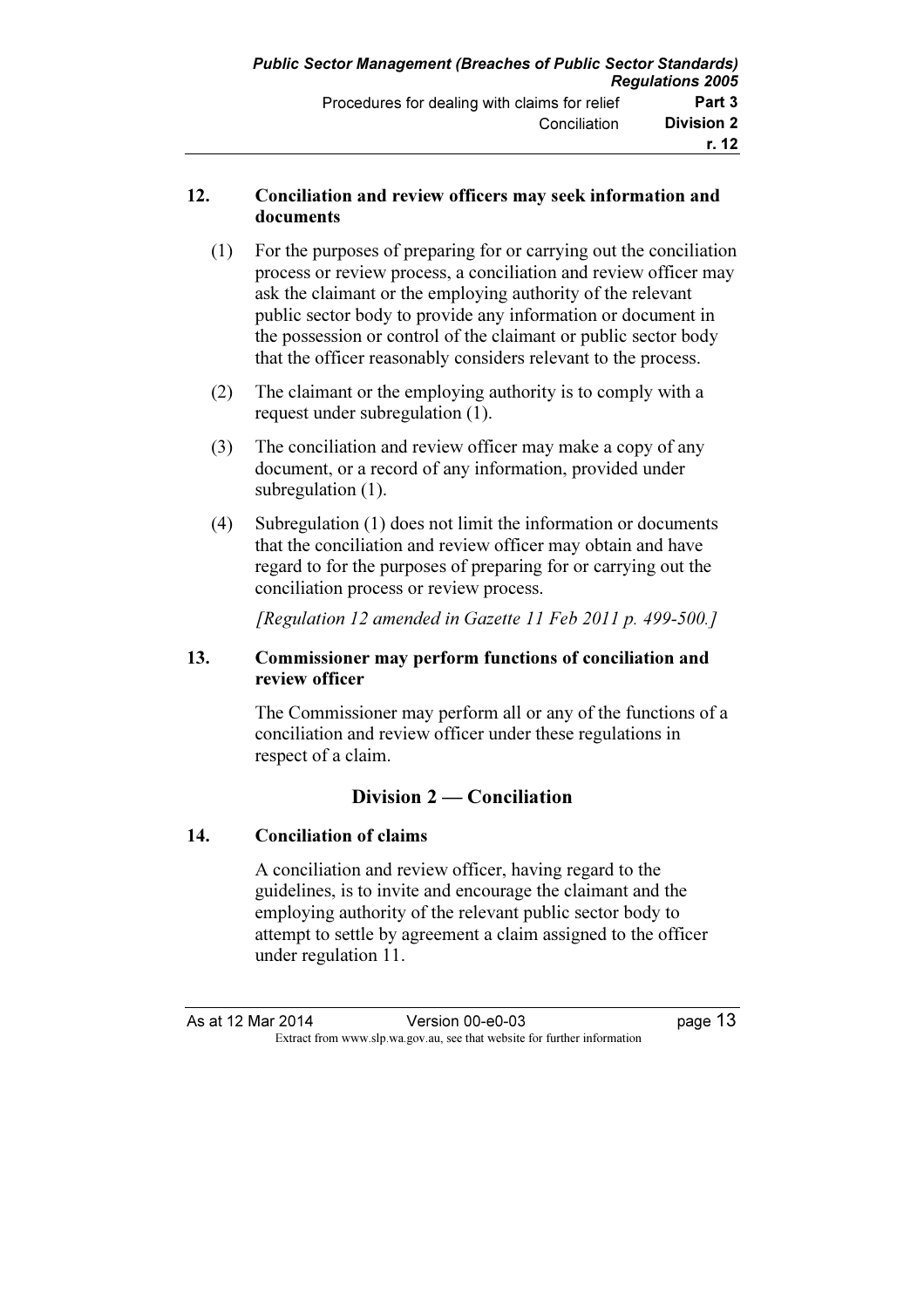| <b>Regulations 2005</b> | <b>Public Sector Management (Breaches of Public Sector Standards)</b> |
|-------------------------|-----------------------------------------------------------------------|
| Part 3                  | Procedures for dealing with claims for relief                         |
| <b>Division 3</b>       | Review                                                                |
| r. 15                   |                                                                       |

[Regulation 14 amended in Gazette 11 Feb 2011 p. 500.]

#### 15. Conciliation may be repeated

 If a claim is not settled under regulation 14, the conciliation and review officer may, at any time before the Commissioner has given notice to them under regulation 21, invite and encourage the claimant and the employing authority of the relevant public sector body to attempt to settle the claim by agreement.

[Regulation 15 amended in Gazette 11 Feb 2011 p. 500.]

#### 16. Settlement of claims by agreement

- (1) If a claim is settled by agreement under this Division, the conciliation and review officer is to set out the terms of the agreement in writing.
- (2) The written agreement is to be signed by the conciliation and review officer, the claimant and the nominated officer.
- (3) The conciliation and review officer is to give a copy of the signed agreement to the claimant, the nominated officer and the Commissioner.
- (4) If a claim is settled by agreement under this Division, no further action is to be taken under these regulations in relation to the claim.
- (5) If a claim is not settled by agreement under this Division, the conciliation and review officer is to notify the Commissioner accordingly.

#### Division 3 — Review

#### 17. Review to be carried out if claim not settled by agreement

 If a claim is not settled by agreement under Division 2, the conciliation and review officer is to carry out a review of the claim.

page 14 Version 00-e0-03 As at 12 Mar 2014<br>Extract from www.slp.wa.gov.au, see that website for further information  $\mathbf{F}$  from which was the set that we besite for further information  $\mathbf{F}$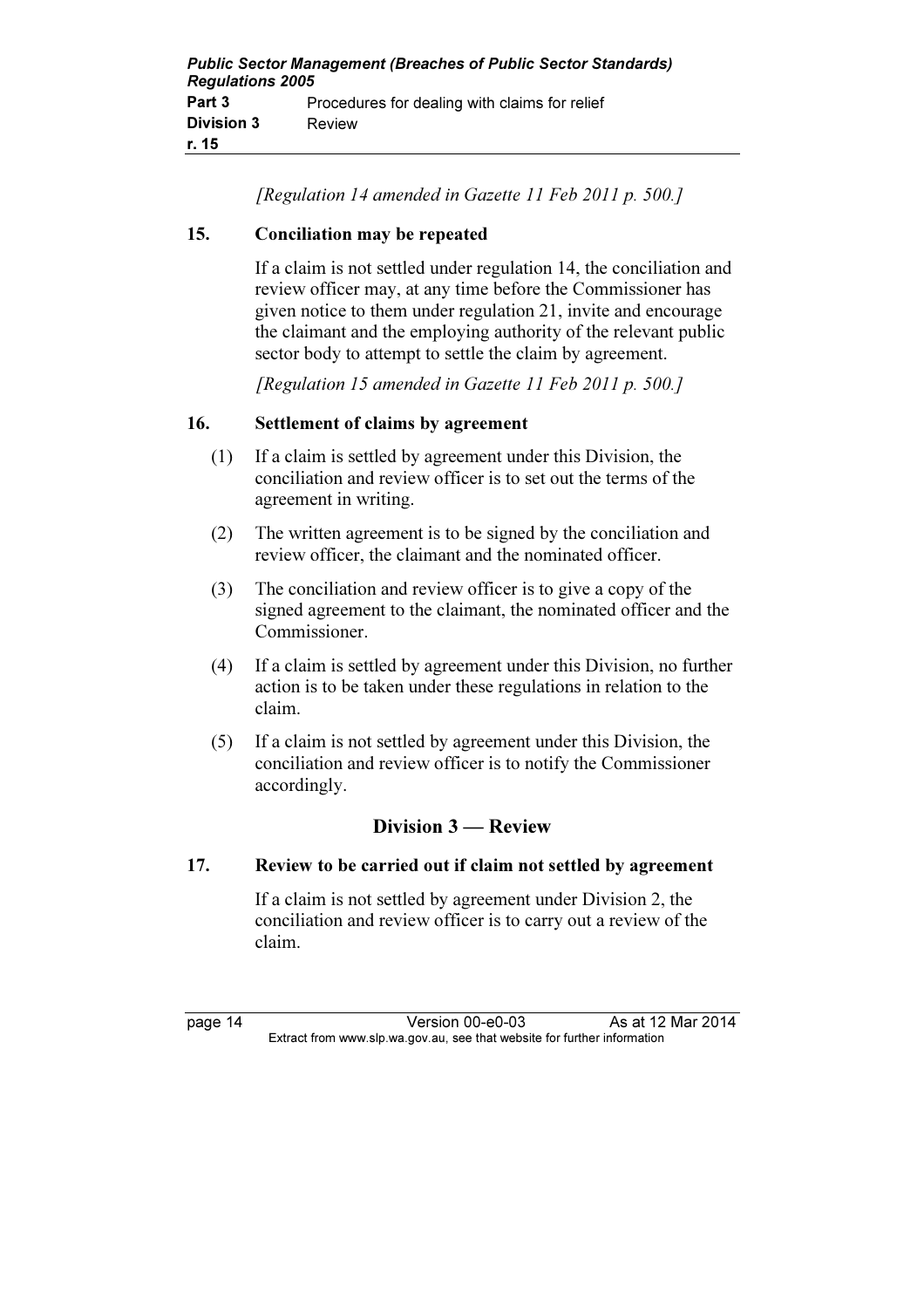#### 18. Review procedures

- (1) The conciliation and review officer, having regard to the guidelines, is to carry out a review of a claim by —
	- (a) giving the claimant and the employing authority of the relevant public sector body the opportunity to make any submissions, in writing or otherwise, in support of or in response to the claim;
	- (b) interviewing any person who the officer considers may have information relevant to the claim; and
	- (c) considering the information and documents provided by the claimant or the employing authority under regulation 12 and, subject to subregulation (2), any other information or document obtained by the officer that the officer considers relevant to the claim.
- (2) In carrying out the review, the conciliation and review officer is not to have regard to anything said by, or any document provided by, the claimant or the employing authority —
	- (a) that was said or provided for the purposes of attempting to settle the claim by agreement under Division 2; and
	- (b) that the conciliation and review officer considers was said or provided confidentially for those purposes.

[Regulation 18 amended in Gazette 11 Feb 2011 p. 500.]

#### 19. Conciliation and review officer to report to Commissioner

 As soon as is practicable after completing the review of a claim, the conciliation and review officer is to give to the Commissioner a written report in the form specified in the guidelines that —

 (a) sets out the facts and circumstances that gave rise to the claim and explains the relevance of those facts and circumstances to the public sector standard to which the claim relates;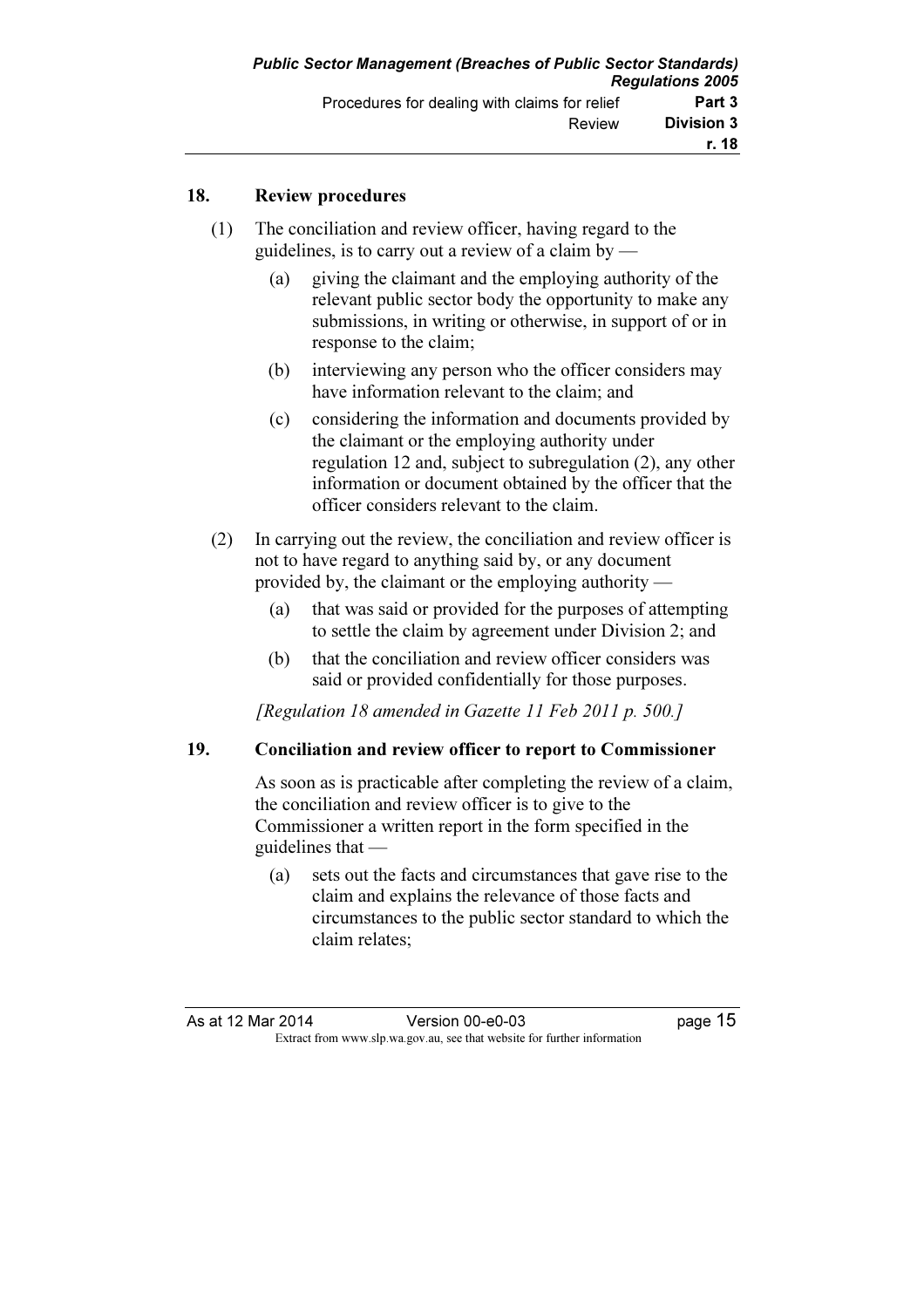| <b>Public Sector Management (Breaches of Public Sector Standards)</b><br><b>Regulations 2005</b> |                                               |  |
|--------------------------------------------------------------------------------------------------|-----------------------------------------------|--|
| Part 3                                                                                           | Procedures for dealing with claims for relief |  |
| <b>Division 4</b>                                                                                | Determinations by Commissioner                |  |
| r. 20                                                                                            |                                               |  |

- (b) describes the relief, if any, proposed by the claimant or the public sector body in relation to the claim; and
- (c) if the officer considers that the claimant or public sector body or its employing authority may have failed to comply with any of these regulations — sets out the facts and circumstances that gave rise to that opinion.

[Regulation 19 amended in Gazette 11 Feb 2011 p. 500.]

### Division 4 — Determinations by Commissioner

#### 20. Commissioner to make determination

- (1) When the Commissioner is given a report under regulation 19 resulting from the review of a claim, the Commissioner is to consider —
	- (a) the claim, the report and any documents provided under these regulations that relate to the claim, other than a document considered confidential by the conciliation and review officer under regulation 18(2); and
	- (b) any other information or document that the Commissioner obtains and considers relevant to the claim.
- (2) On the basis of the material considered under subregulation (1) the Commissioner is to determine —
	- (a) that the public sector body or its employing authority has breached a public sector standard and, if so, whether to recommend or, instead of making a recommendation, to direct that relief or no relief be given by the public sector body to the claimant; or
	- (b) that the public sector body and its employing authority have not breached a public sector standard and the claim is to be dismissed.

[Regulation 20 amended in Gazette 11 Feb 2011 p. 500-1; 11 Mar 2014 p. 585.]

page 16 Version 00-e0-03 As at 12 Mar 2014<br>Extract from www.slp.wa.gov.au, see that website for further information  $\mathbf{F}$  from which was the set that we besite for further information  $\mathbf{F}$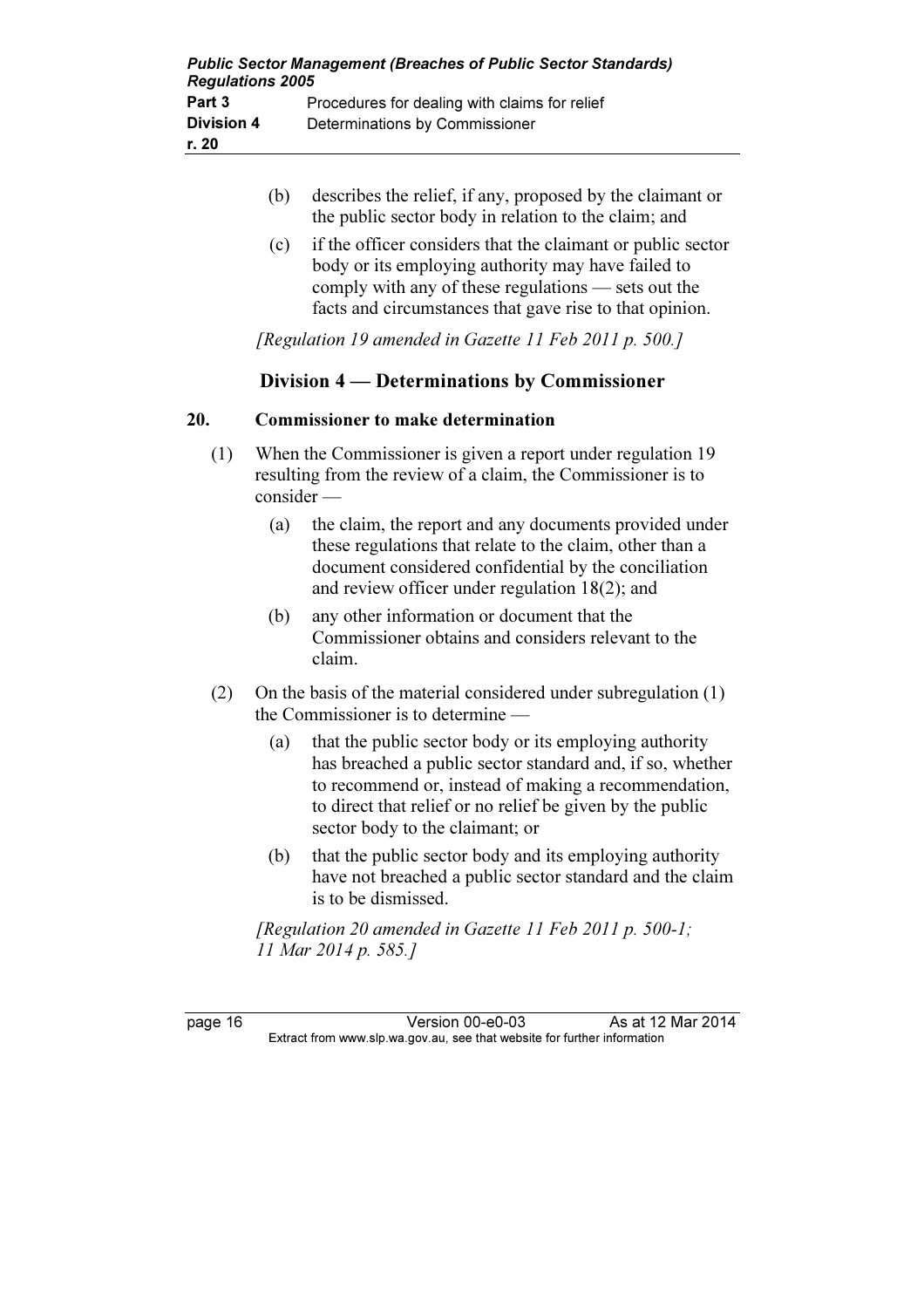### 21. Commissioner to notify claimant and public sector body of determination

- (1) The Commissioner is to give written notice to the claimant and the public sector body of —
	- (a) the Commissioner's determination under regulation 20(2) including, if applicable, the Commissioner's recommendation or direction —
		- (i) that the claimant be given the relief as specified in the notice within the period specified in the notice; or
		- (ii) that no relief be given to the claimant; and
	- (b) the reasons for the determination.
- $(2A)$  If
	- (a) the Commissioner makes a recommendation in a notice under subregulation (1); and
	- (b) the public sector body or its employing authority does not follow the recommendation within the period specified in the notice, or proposes action under regulation  $22(1)(b)$  or (c) that the Commissioner does not consider appropriate,

 the Commissioner may direct the public sector body or its employing authority to give the claimant the relief specified in the direction within a period specified in the direction.

- (2) The Commissioner cannot recommend that the relief to be given by the public sector body is the appointment of the claimant or another person.
- (3) The Commissioner cannot direct under subregulation (1) or (2A) that the relief to be given is the appointment of the claimant or another person, but may direct that a specified person is not to be appointed.

[Regulation 21 amended in Gazette 11 Mar 2014 p. 585-6.]

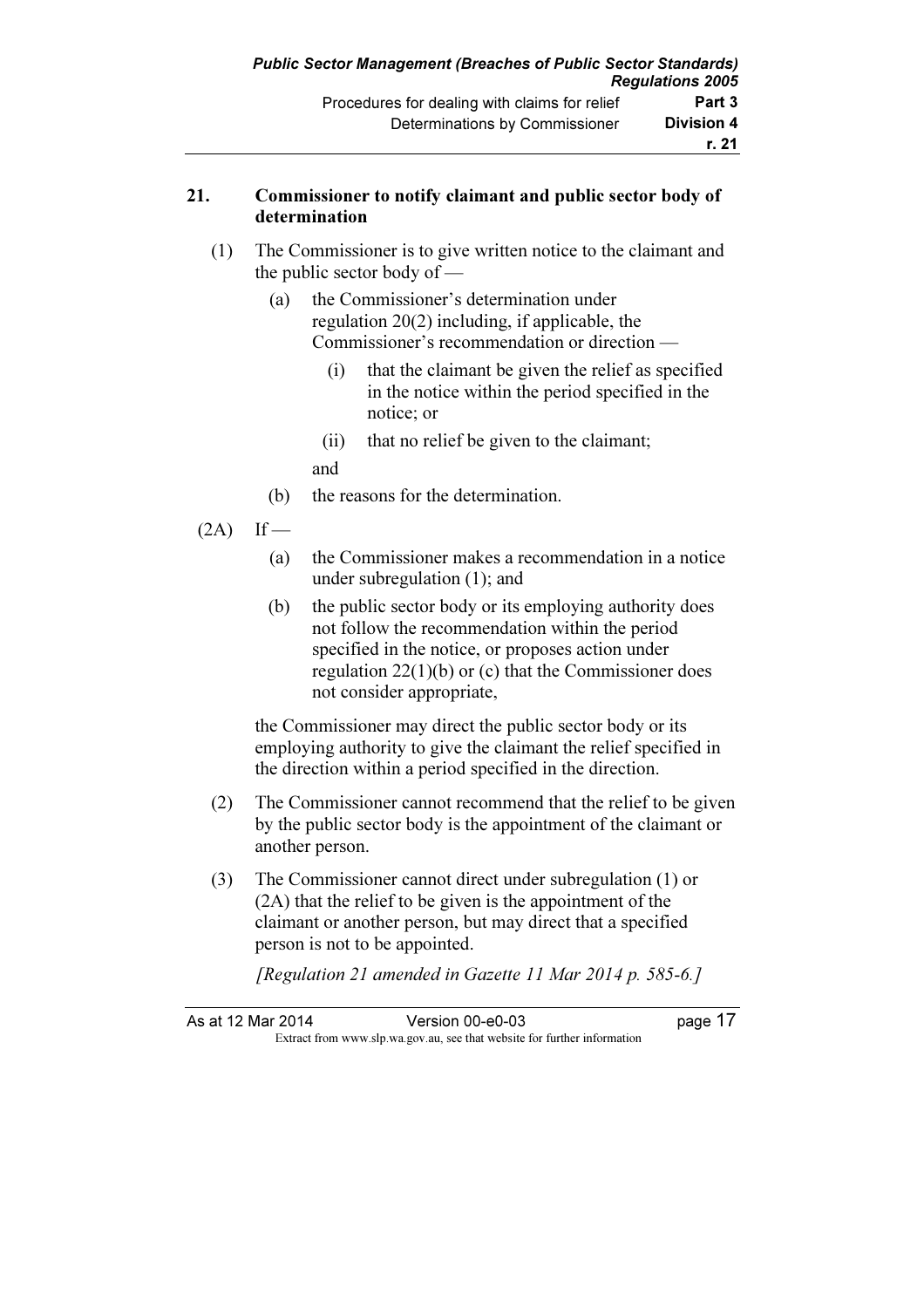### 22. Public sector body to notify Commissioner and claimant of intended response

- (1) Within 10 days after a public sector body is given notice under regulation 21 of relief that the Commissioner recommends be given to the claimant, the employing authority of the public sector body is to give written notice to the Commissioner and the claimant of its intention —
	- (a) to give to the claimant the recommended relief; or
	- (b) to give to the claimant any other relief as specified in the notice given by the employing authority of the public sector body; or
	- (c) not to give any relief to the claimant.
- (2) If subregulation  $(1)(b)$  or (c) applies, the employing authority is to include in the notice the reasons for that intention.
- (3) The employing authority is to give written notice to the Commissioner within 10 days after the claimant is given relief, specifying the relief that was given.

[Regulation 22 amended in Gazette 11 Feb 2011 p. 501.]

## Division 5 — Withdrawn and lapsed claims

#### 23. Withdrawn claims

- (1) A claimant may at any time withdraw the claim by giving written notice of the withdrawal to the Commissioner or the public sector body with which the claim was lodged.
- (2) If a public sector body is given notice under subregulation (1), the employing authority of the public sector body is to give written notice to the Commissioner of the withdrawal of the claim.
- (3) If the Commissioner is given notice under subregulation (1), the Commissioner is to give written notice to the public sector body of the withdrawal of the claim.

page 18 Version 00-e0-03 As at 12 Mar 2014<br>Extract from www.slp.wa.gov.au, see that website for further information  $\mathbf{F}$  from which was the set that we besite for further information  $\mathbf{F}$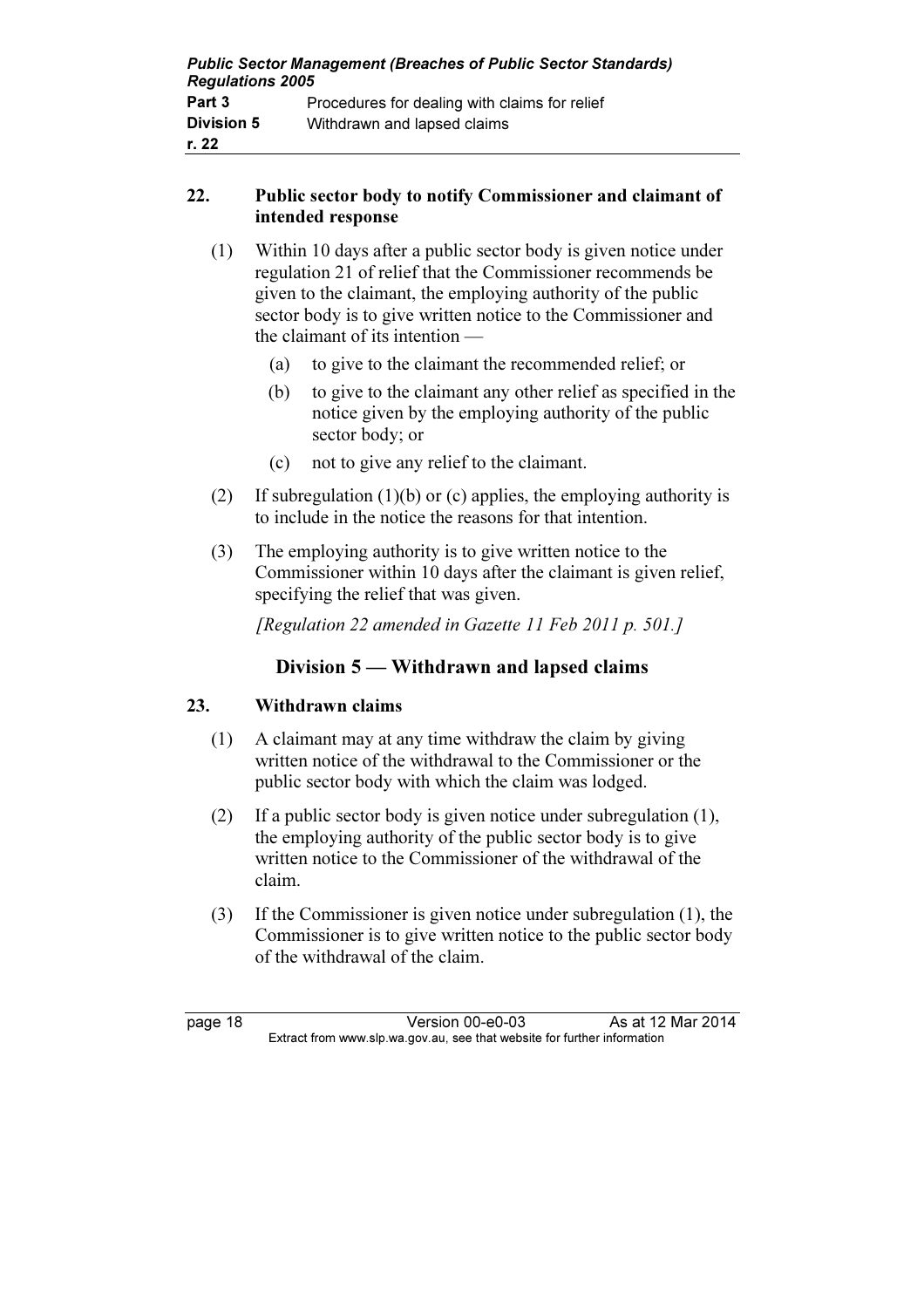[Regulation 23 amended in Gazette 11 Feb 2011 p. 501.]

### 24. Lapsed claims

- (1) If the Commissioner considers that a claimant, having been requested to do so by a conciliation and review officer, has failed to participate appropriately in the conciliation process or review process, the Commissioner may give the claimant a written notice under subregulation (2).
- (2) A notice under this subregulation is to inform the claimant that, unless within 5 days after the notice is given the claimant gives the Commissioner a written undertaking to participate appropriately in the conciliation process or review process (as the case requires), the claim will lapse at the end of that period.
- (3) If the claimant does not give the Commissioner the undertaking within the period referred to in subregulation (2), the claim lapses at the end of that period.
- (4) The Commissioner is to give written notice that a claim has lapsed to the claimant and the public sector body.

#### 25. No further action to be taken for withdrawn or lapsed claims

- $(1)$  If a claim
	- (a) is withdrawn under regulation 23(1); or
	- (b) lapses under regulation 24(3),

 no further action is to be taken under these regulations in relation to the claim.

#### Division 6 — Miscellaneous

#### 26. Suspension of conciliation process or review process

 $If -$ 

 (a) the Commissioner considers that matters that are the subject of the performance of any of the Commissioner's

| As at 12 Mar 2014                                                        |  | Version 00-e0-03 | page 19 |
|--------------------------------------------------------------------------|--|------------------|---------|
| Extract from www.slp.wa.gov.au, see that website for further information |  |                  |         |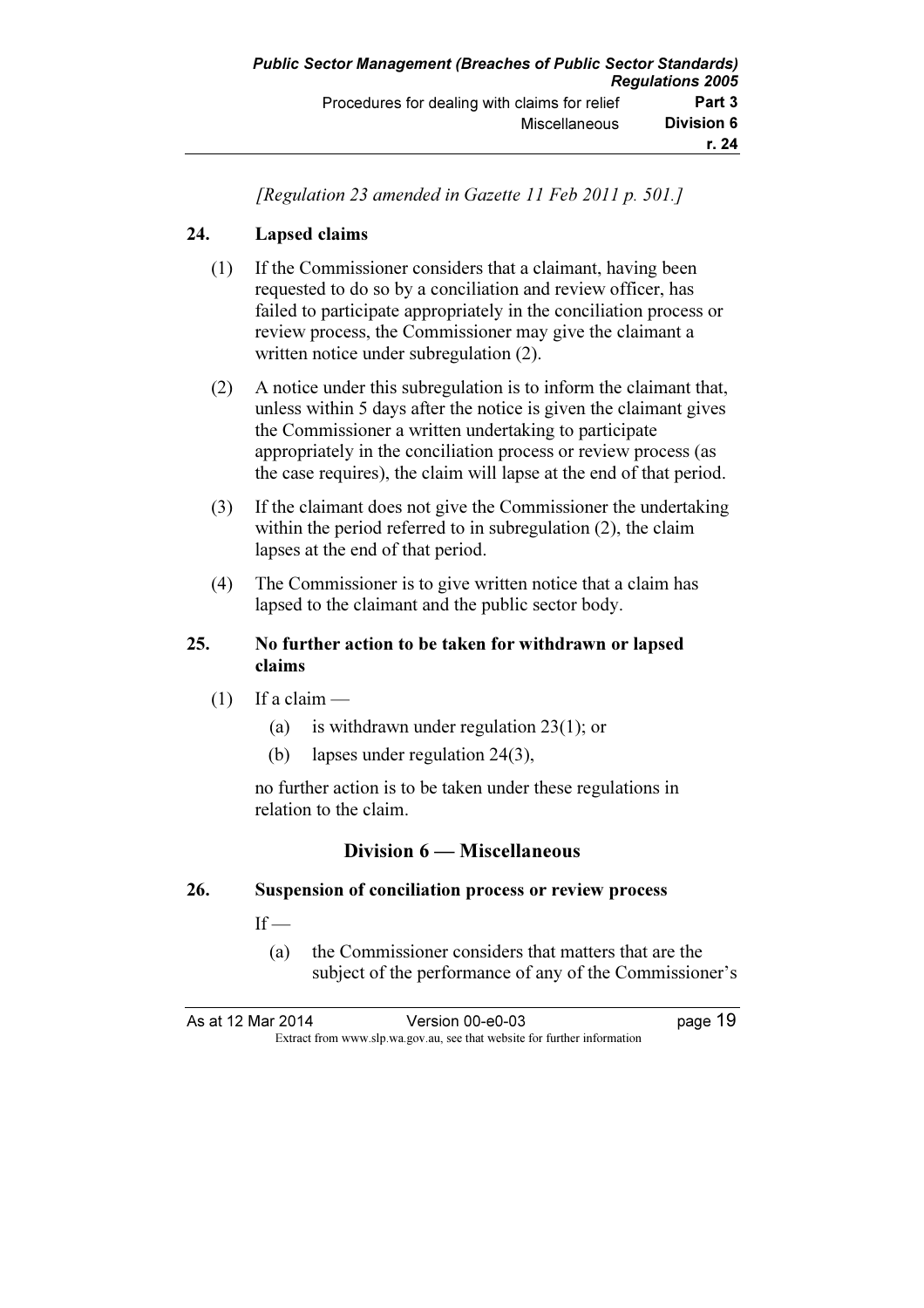monitoring compliance functions under section 21 of the Act consist of or include matters in relation to which a claim has been made; and

 (b) the conciliation process or review process is taking place in relation to the claim,

 the Commissioner may suspend the conciliation process or review process for any period the Commissioner thinks fit.

#### 27. Representation during conciliation process or review process

- (1) A claimant is not entitled to be represented by another person during the conciliation process or review process unless the conciliation and review officer otherwise decides on the ground that the process cannot proceed effectively without the claimant being represented.
- (2) A public sector body or employing authority is not entitled to be represented by a person other than a nominated officer during the conciliation process or review process unless the conciliation and review officer otherwise decides on the ground that the process cannot proceed effectively without the public sector body or employing authority being represented by a person other than a nominated officer.
- (3) A claimant is entitled to be accompanied by a support person of his or her own choosing during the conciliation process or review process unless the conciliation and review officer otherwise decides on the ground that the process cannot proceed effectively with the claimant being accompanied by the support person.
- (4) A nominated officer is entitled to be accompanied by another person, who may be able to assist the conciliation process or review process, during that process unless the conciliation and review officer otherwise decides on the ground that the process cannot proceed effectively with the nominated officer being accompanied by the other person.

page 20 Version 00-e0-03 As at 12 Mar 2014<br>Extract from www.slp.wa.gov.au, see that website for further information  $\mathbf{F}$  from which was the set that we besite for further information  $\mathbf{F}$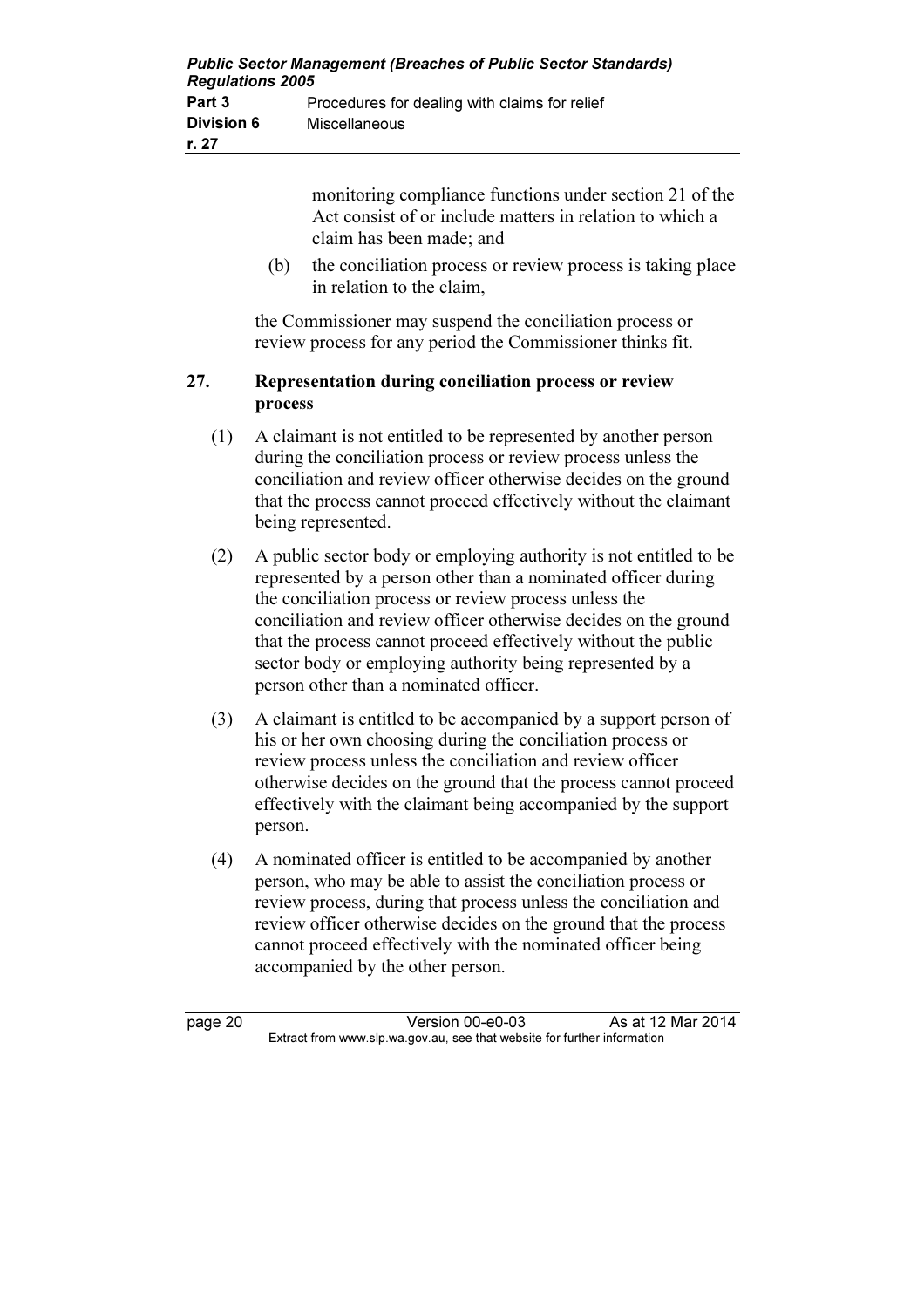[Regulation 27 amended in Gazette 11 Feb 2011 p. 501.]

As at 12 Mar 2014 Version 00-e0-03 page 21 Extract from www.slp.wa.gov.au, see that website for further information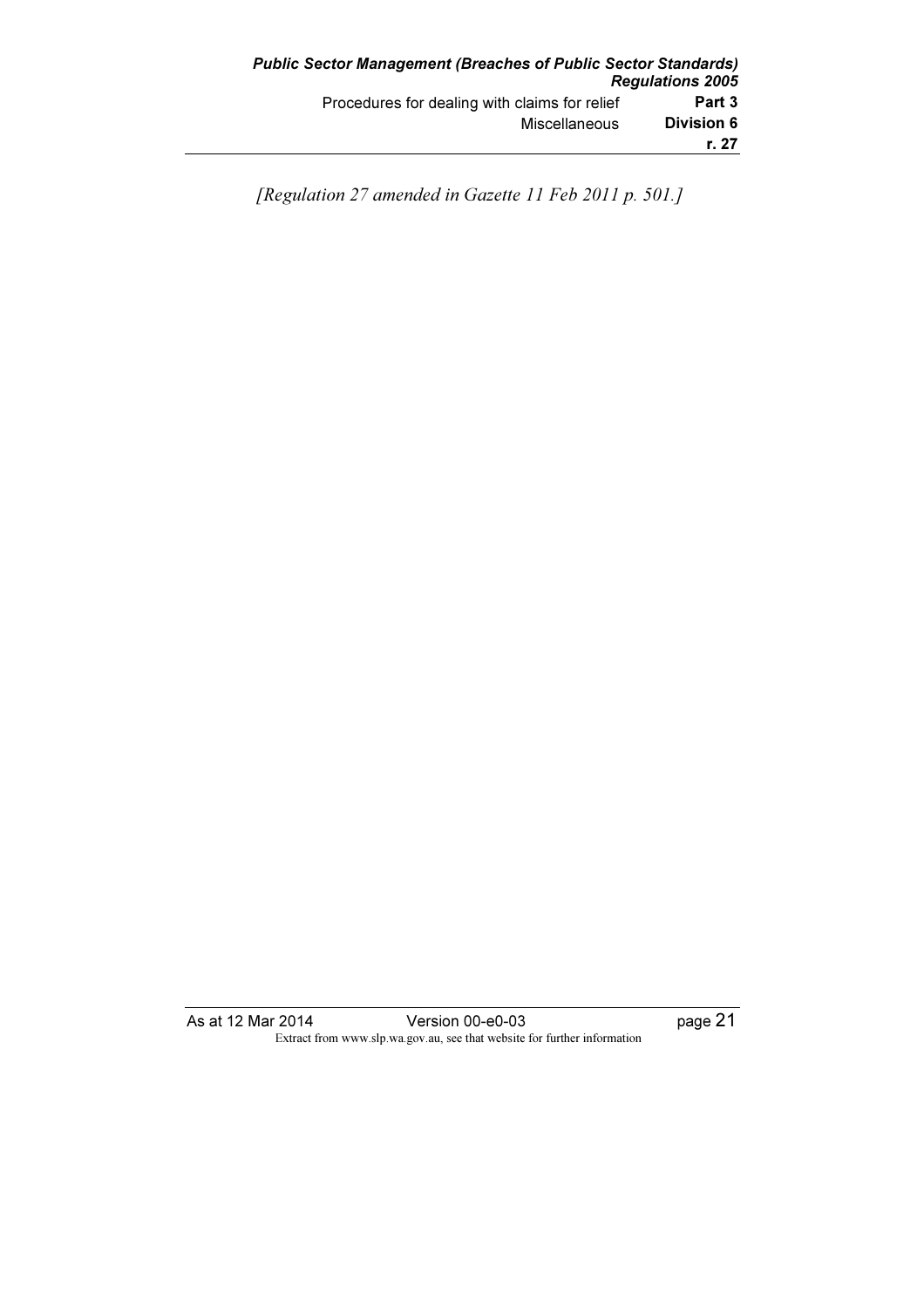## Part 4 — General

#### 28. Information about public sector standards and regulations to be made available to employees

 The employing authority of a public sector body is to take reasonable steps to ensure that information regarding the operation and effect of —

- (a) the public sector standards; and
- (b) these regulations,

is made available to the employees of the public sector body.

#### 29. Terms and conditions of appointment of conciliation and review officers

 The remuneration and the terms and conditions of appointment of a conciliation and review officer who is not an employee are as determined from time to time by the Commissioner.

#### 30. Commissioner may report to Minister and Parliament

If the Commissioner determines that a public sector body —

- (a) has not given a claimant the relief directed by the Commissioner under regulation 21(1) or (2A); or
- (b) has not complied with any of these regulations,

#### the Commissioner —

- (c) may give a written report setting out the facts and circumstances that gave rise to that determination to —
	- (i) the employing authority of the public sector body; and
	- (ii) the Minister responsible for the public sector body;
	- and
- (d) may cause a copy of the report to be laid before each House of Parliament.

page 22 Version 00-e0-03 As at 12 Mar 2014<br>Extract from www.slp.wa.gov.au, see that website for further information  $\mathbf{F}$  from which was the set that we besite for further information  $\mathbf{F}$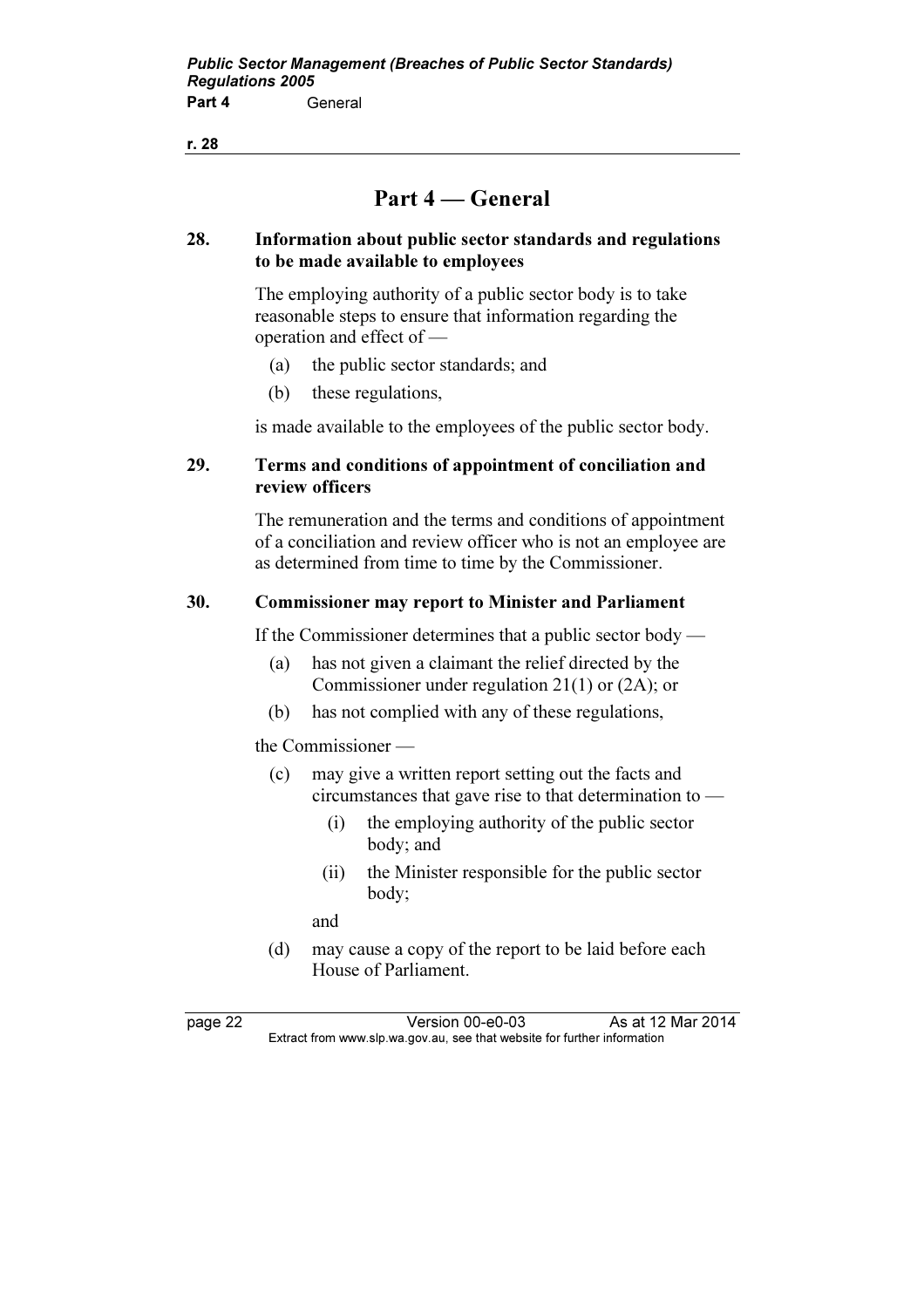[Regulation 30 amended in Gazette 11 Mar 2014 p. 586.]

As at 12 Mar 2014 Version 00-e0-03 page 23 Extract from www.slp.wa.gov.au, see that website for further information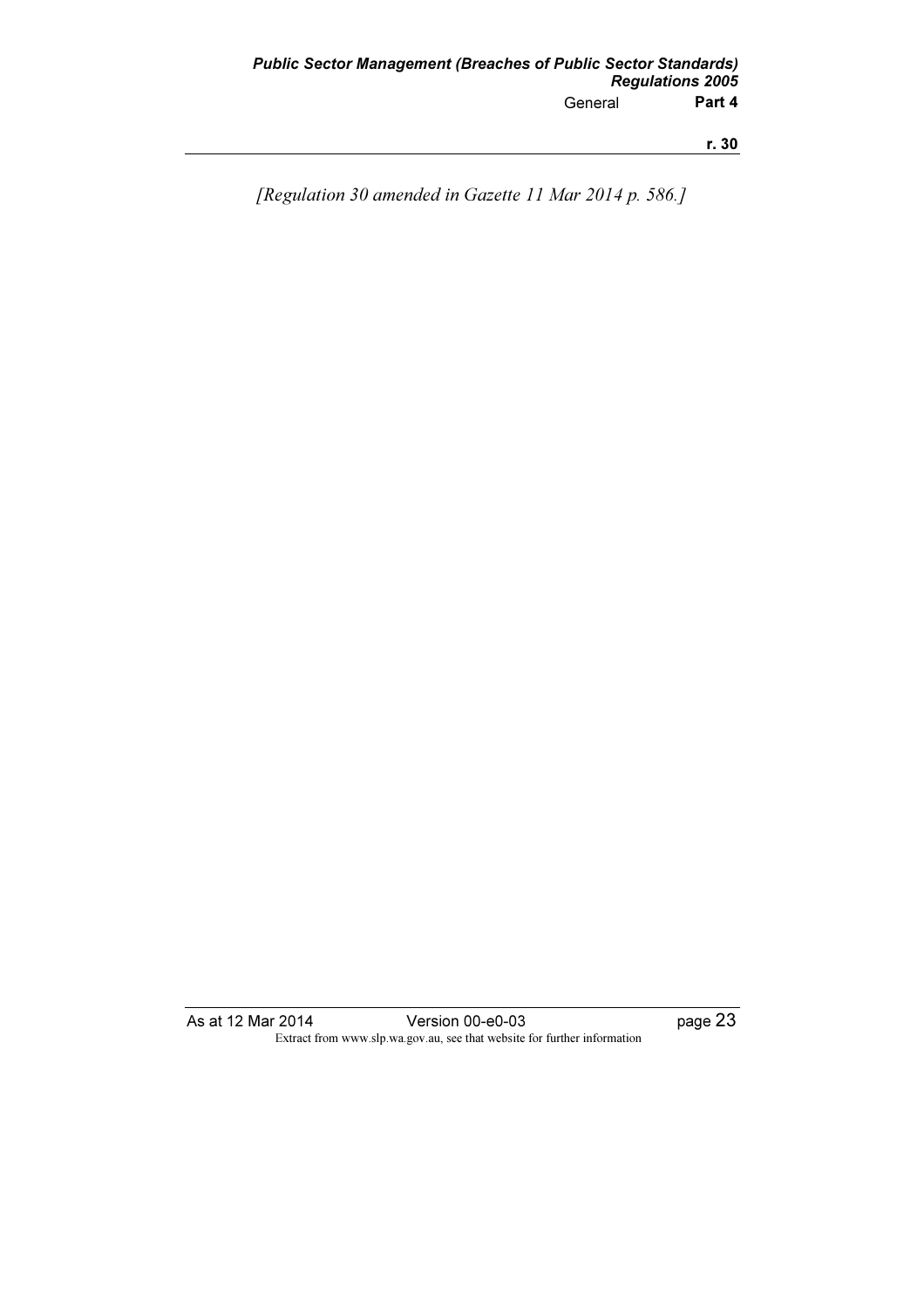## Part 5 — Transitional matters

[Heading inserted in Gazette 11 Feb 2011 p. 501.]

#### 31. Transitional

 $(1)$  In this regulation —

commencement day means the day on which the Public Sector Management (Breaches of Public Sector Standards) Amendment Regulations 2011 come into operation;

former regulations means these regulations as in force immediately before commencement day.

- $(2)$  If
	- (a) a claim has been lodged under Part 2 before commencement day; and
	- (b) immediately before commencement day, the claim has not been completely dealt with under these regulations or withdrawn by the claimant,

 then the former regulations, and the Commissioner's instructions as in force before the commencement day continue to have effect for the purposes of dealing with the claim.

[Regulation 31 inserted in Gazette 11 Feb 2011 p. 501-2.]

[32. Deleted in Gazette 11 Feb 2011 p. 501.]

page 24 Version 00-e0-03 As at 12 Mar 2014<br>Extract from www.slp.wa.gov.au, see that website for further information  $\mathbf{F}$  from which was the set that we besite for further information  $\mathbf{F}$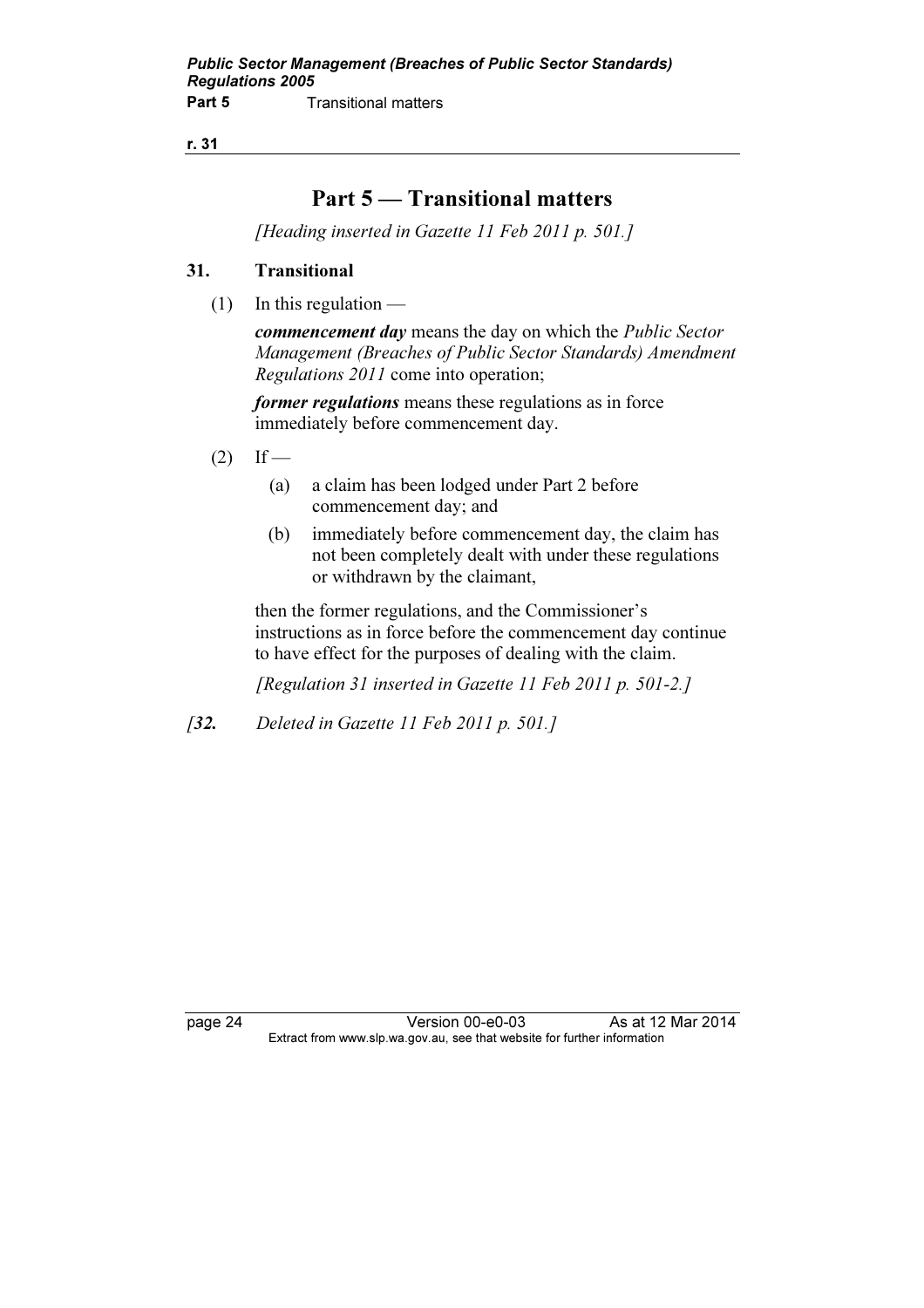#### **Notes**

1

 This is a compilation of the Public Sector Management (Breaches of Public Sector Standards) Regulations 2005. The following table contains information about those regulations.

|  | <b>Compilation table</b> |  |
|--|--------------------------|--|
|--|--------------------------|--|

| <b>Citation</b>                                                                                                | Gazettal                  | Commencement                                                                                                       |
|----------------------------------------------------------------------------------------------------------------|---------------------------|--------------------------------------------------------------------------------------------------------------------|
| <b>Public Sector Management (Breaches)</b><br>of Public Sector Standards)<br>Regulations 2005                  | 15 Jul 2005<br>p. 3325-49 | 1 Sep 2005 (see r. 2)                                                                                              |
| <b>Public Sector Management (Breaches</b><br>of Public Sector Standards)<br><b>Amendment Regulations 2008</b>  | 28 Oct 2008<br>p. 4727-8  | r. 1 and 2: 28 Oct 2008<br>(see r. $2(a)$ );<br>Regulations other than r. 1 and 2:<br>1 Nov 2008 (see r. $2(b)$ )  |
| <b>Public Sector Management (Breaches)</b><br>of Public Sector Standards)<br><b>Amendment Regulations 2011</b> | 11 Feb 2011<br>p. 493-502 | r. 1 and 2: 11 Feb 2011<br>(see r. $2(a)$ );<br>Regulations other than r. 1 and 2:<br>21 Feb 2011 (see r. $2(b)$ ) |
| <b>Public Sector Management (Breaches)</b><br>of Public Sector Standards)<br><b>Amendment Regulations 2014</b> | 11 Mar 2014<br>$p.584-6$  | r. 1 and 2: 11 Mar 2014<br>(see r. $2(a)$ );<br>Regulations other than r. 1 and 2:<br>12 Mar 2014 (see r. 2(b))    |

As at 12 Mar 2014 Version 00-e0-03 page 25 Extract from www.slp.wa.gov.au, see that website for further information